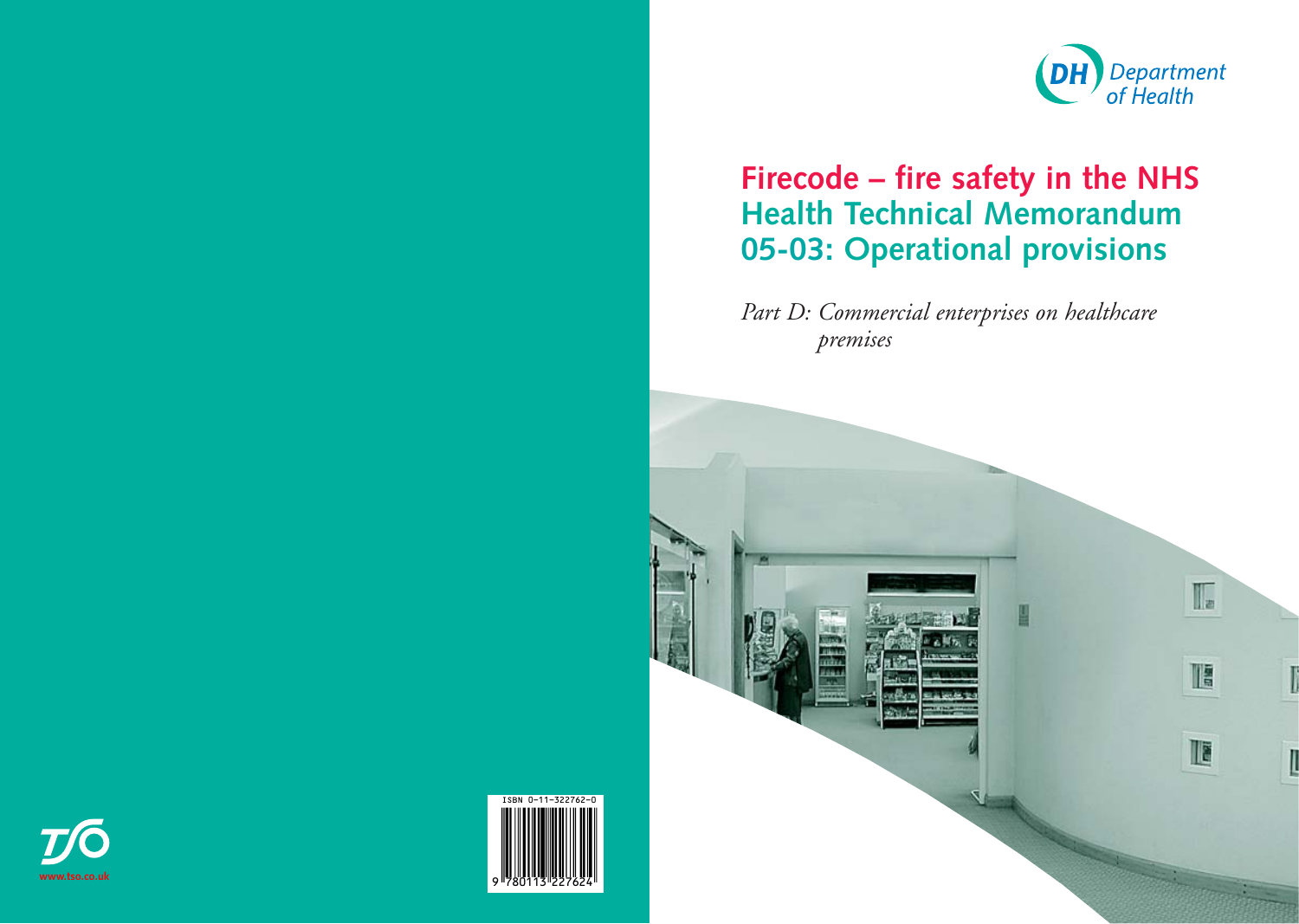#### **DH INFORMATION READER BOX**

| Policy          | <b>Estates</b>      |
|-----------------|---------------------|
| HR / Workforce  | Performance         |
| Management      | IM & T              |
| Planning        | Finance             |
| <b>Clinical</b> | Partnership Working |

|                                                      | Document Purpose Best Practice Guidance                                                                                                                                                                                                           |  |  |
|------------------------------------------------------|---------------------------------------------------------------------------------------------------------------------------------------------------------------------------------------------------------------------------------------------------|--|--|
| <b>ROCR Ref:</b>                                     | <b>Gateway Ref:</b><br>7266                                                                                                                                                                                                                       |  |  |
| Title                                                | HTM 05-03: Part D - Commercial enterprises on healthcare<br>premises                                                                                                                                                                              |  |  |
| Author                                               | Estates & Facilities Division                                                                                                                                                                                                                     |  |  |
| <b>Publication Date</b>                              | Dec 2006                                                                                                                                                                                                                                          |  |  |
| <b>Target Audience</b>                               | PCT CEs, NHS Trust CEs, SHA CEs, Care Trust CEs, Foundation<br>Trust CEs                                                                                                                                                                          |  |  |
| <b>Circulation List</b>                              | Directors of Estates & Facilities; Trust Fire Safety Advisers                                                                                                                                                                                     |  |  |
| <b>Description</b>                                   | HTM 05-03: Part D replaces the existing Fire Practice Note 5 on<br>Commercial Enterprises. This edition mainly re-brands the<br>document from NHS Estates to DH. It also takes account of<br>changes in legislation which have occurred recently. |  |  |
| <b>Cross Ref</b>                                     | Fire Practice Note 5                                                                                                                                                                                                                              |  |  |
| <b>Superseded Docs</b>                               | Fire Practice Note 5                                                                                                                                                                                                                              |  |  |
| <b>Action Required</b>                               | N/A                                                                                                                                                                                                                                               |  |  |
| Timing                                               | N/A                                                                                                                                                                                                                                               |  |  |
| <b>Contact Details</b><br><b>For Recipient's Use</b> | Paul Roberts<br>Estates & Facilities Division<br>Quarry House, Quarry Hill<br>Leeds<br>LS2 7UE<br>0113 254 6881                                                                                                                                   |  |  |
|                                                      |                                                                                                                                                                                                                                                   |  |  |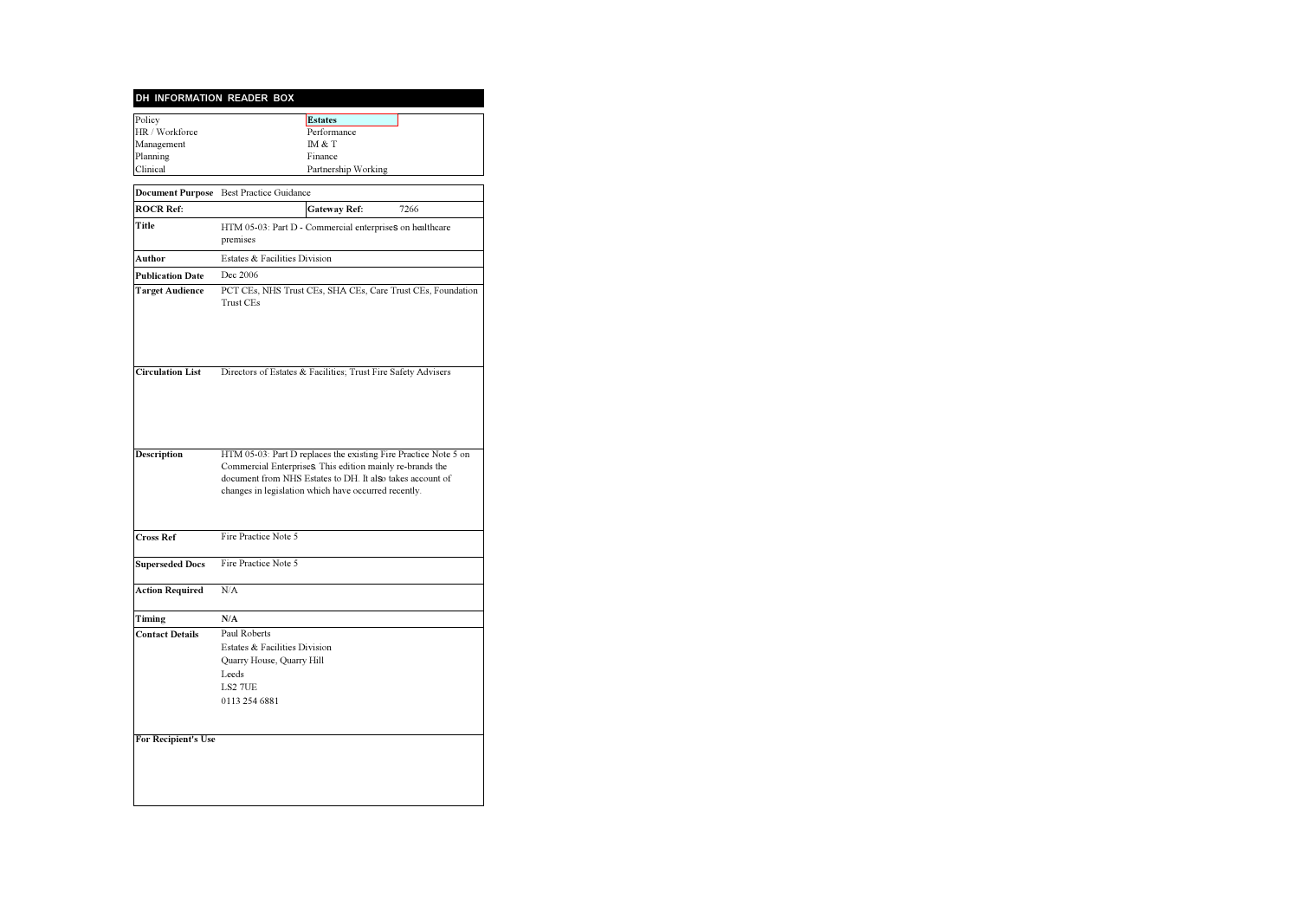# **Firecode – Fire safety in the NHS Health Technical Memorandum 05-03: Operational provisions**

**Part D: Commercial enterprises on healthcare premises**

*This document replaces Fire Practice Note 5*

**London: The Stationery Office**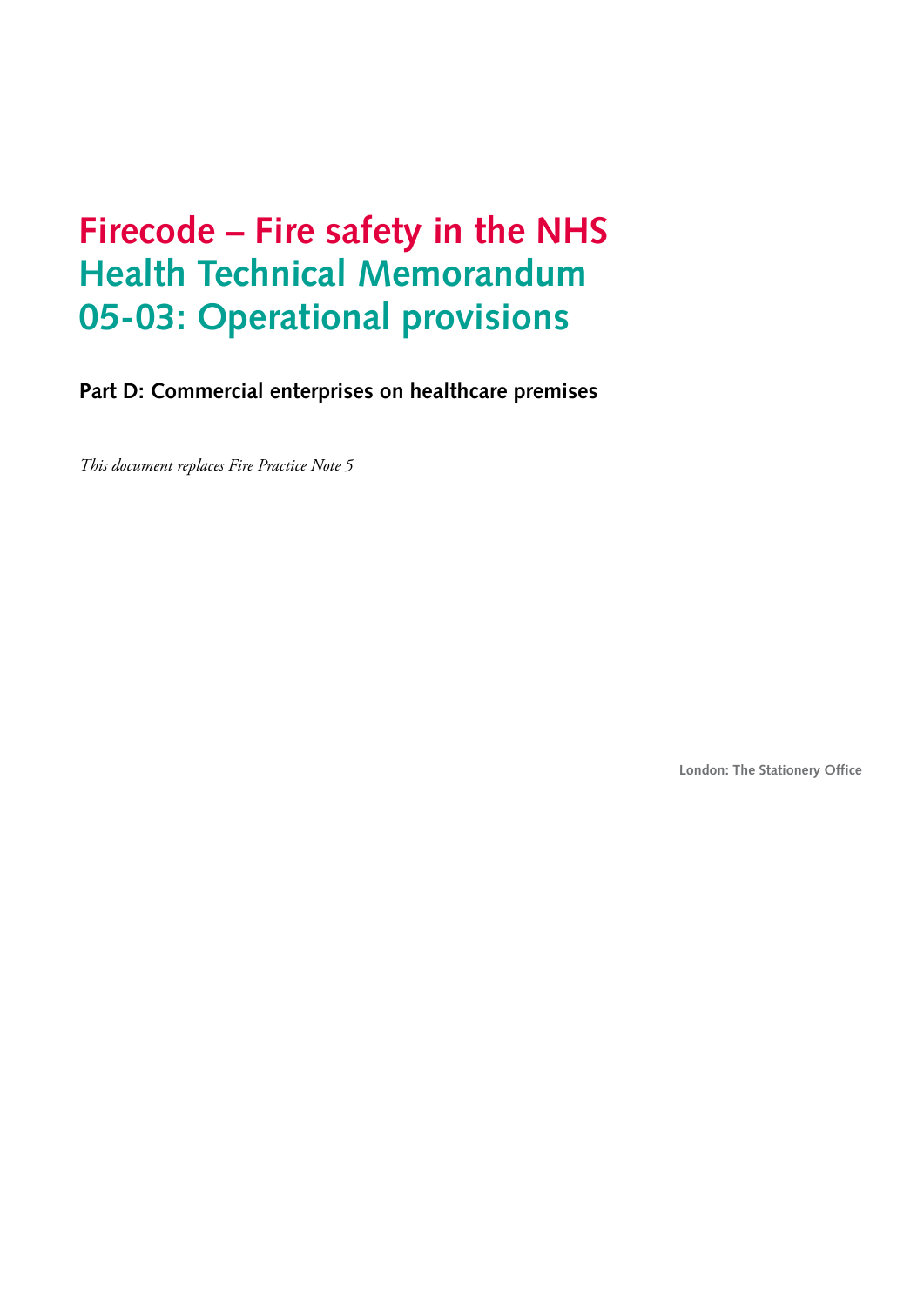Published by TSO (The Stationery Office) and available from:

#### **Online [www.tsoshop.co.uk](http://www.tsoshop.co.uk)**

#### **Mail, Telephone, Fax & E-mail**

TSO PO Box 29, Norwich NR3 1GN Telephone orders/General enquiries 0870 600 5522 Fax orders 0870 600 5533 E-mai[l customer.services@tso.co.uk](mailto:customer.services@tso.co.uk) Textphone 0870 240 3701

#### **TSO Shops**

123 Kingsway, London WC2B 6PQ 020 7242 6393 Fax 020 7242 6394 16 Arthur Street, Belfast BT1 4GD 028 9023 8451 Fax 028 9023 5401 71 Lothian Road, Edinburgh EH3 9AZ 0870 606 5566 Fax 0870 606 5588

#### **TSO@Blackwell and other Accredited Agents**

© Crown copyright 2006

Published with the permission of the Estates and Facilities Division of the Department of Health, on behalf of the Controller of Her Majesty's Stationery Office.

This document/publication is not covered by the HMSO Click-Use Licences for core or added-value material.

If you wish to re-use this material, please send your application to:

Copyright applications The Copyright Unit OPSI St Clements House 2–16 Colegate Norwich NR3 1BQ

ISBN 0-11-322762-0 978-0-11-322762-4

First published 2006 Printed in the United Kingdom for The Stationery Office The paper used in the printing of this document (Revive Silk) is 75% made from 100% de-inked post-consumer waste, the remaining 25% being mill broke and virgin fibres. Recycled papers used in its production are a combination of Totally Chlorine Free (TCF) and Elemental Chlorine Free (ECF). It is recyclable and biodegradable and is an NAPM and Eugropa approved recycled grade.

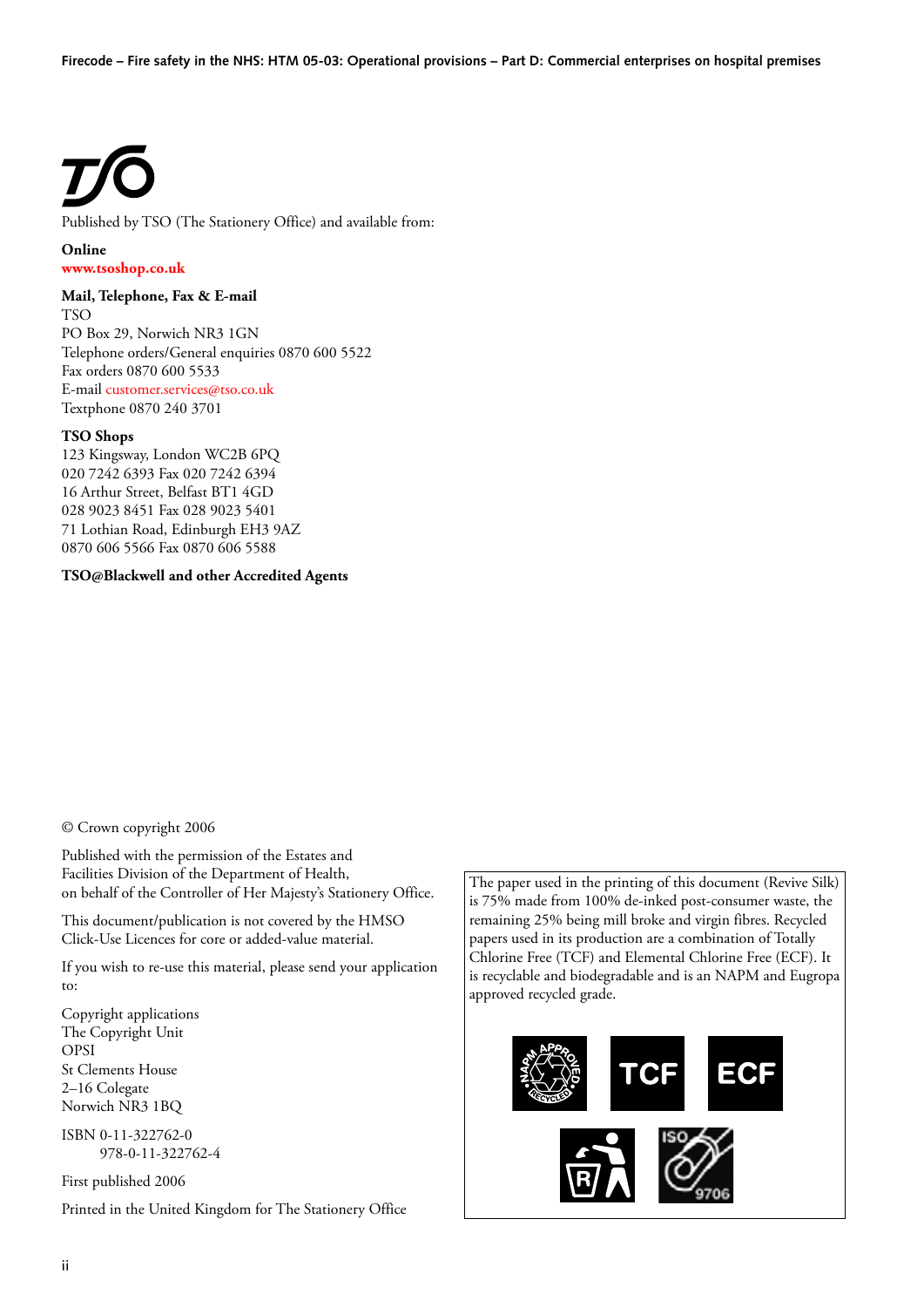## <span id="page-4-0"></span>**Executive summary**

## **Fire safety measures for the whole hospital**

The primary remit of healthcare organisations with regard to fire safety is the safety of patients, visitors and health service staff. For each particular scheme, healthcare organisations will need to select a combination of measures to produce a fire safe design, taking the following into account:

• this Health Technical Memorandum;

- all statutes and guidance relevant to the scheme as a whole; the References section gives a short list of statutes and guidance to consult when formulating fire precautions schemes; •
- the advice of the local fire and rescue authority and the local authority (building control); •
- the advice of staff working for the healthcare organisation (estates staff, fire prevention officers, building control advisers etc). •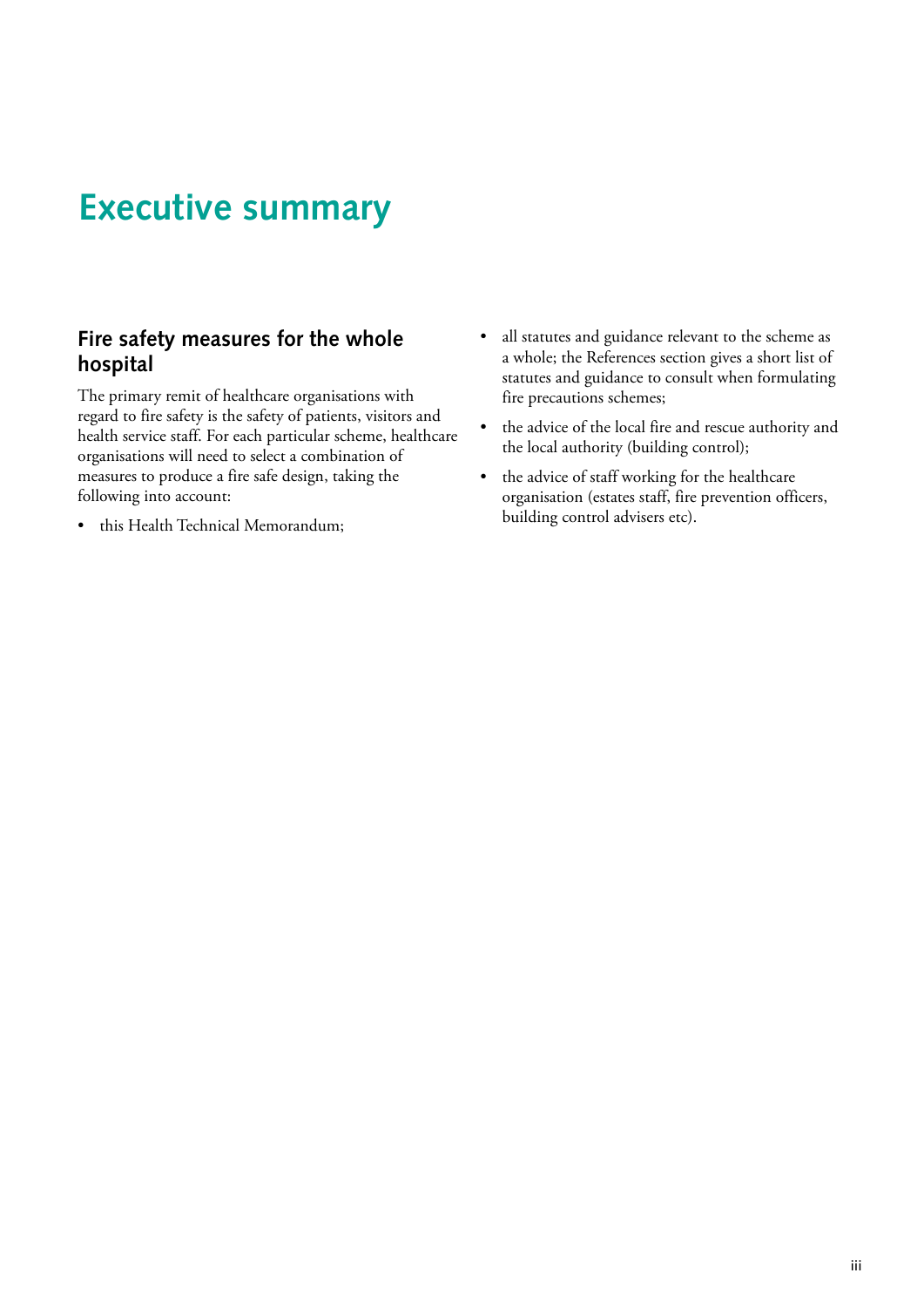# **Contents**

| Executive summary |                                                                                       |                |
|-------------------|---------------------------------------------------------------------------------------|----------------|
| <b>Chapter 1</b>  | Introduction and scope                                                                |                |
|                   | General application                                                                   |                |
|                   | Exclusions                                                                            |                |
|                   | Purpose of this Health Technical Memorandum                                           |                |
|                   | Management                                                                            |                |
|                   | <b>Additional fire facilities</b>                                                     |                |
|                   | Wardens                                                                               |                |
|                   | Some special conditions affecting shopping complexes established on hospital premises |                |
| <b>Chapter 2</b>  | Definitions                                                                           | $\mathfrak{Z}$ |
| <b>Chapter 3</b>  | The organisation and management of fire precautions                                   | 5              |
|                   | Firecode                                                                              |                |
|                   | Policy decision to incorporate commercial enterprises                                 |                |
|                   | Wardens                                                                               |                |
|                   | Consultations with the fire and building control authorities                          |                |
|                   | Commercialisation of existing hospital services                                       |                |
|                   | Exchange of information                                                               |                |
|                   | Responsibility for design to ensure the adequacy of fire safety precautions           |                |
|                   | Consultation and co-ordination                                                        |                |
|                   | Supervision of progress during the development of commercial enterprise areas         |                |
|                   | Project supervision                                                                   |                |
|                   | Fire hazards during building operations                                               |                |
|                   | <b>Statutory duties</b>                                                               |                |
|                   | Fire risk and public liability                                                        |                |
| <b>Chapter 4</b>  | Technical recommendations                                                             | 8              |
|                   | General                                                                               |                |
|                   | Classification of fire risk                                                           |                |
|                   | Relationship and separation of risks                                                  |                |
|                   | Means of escape                                                                       |                |
|                   | Hospital streets                                                                      |                |
|                   | Commercial enterprises within the main entrance                                       |                |
|                   | Fire alarm and detection systems                                                      |                |
|                   | General                                                                               |                |
|                   | Function of the fire alarm system                                                     |                |
|                   | System technology                                                                     |                |
|                   | <b>Automatic detectors</b>                                                            |                |
|                   | Manual call points                                                                    |                |
|                   | Fire alarm zones                                                                      |                |
|                   | Fire alarm warnings                                                                   |                |
|                   | Provision and location of fire alarm panels                                           |                |
|                   | User responsibilities                                                                 |                |
|                   | Provision and segregation of mechanical, electrical, gaseous and liquid services      |                |
|                   | General                                                                               |                |
|                   | Mechanical services                                                                   |                |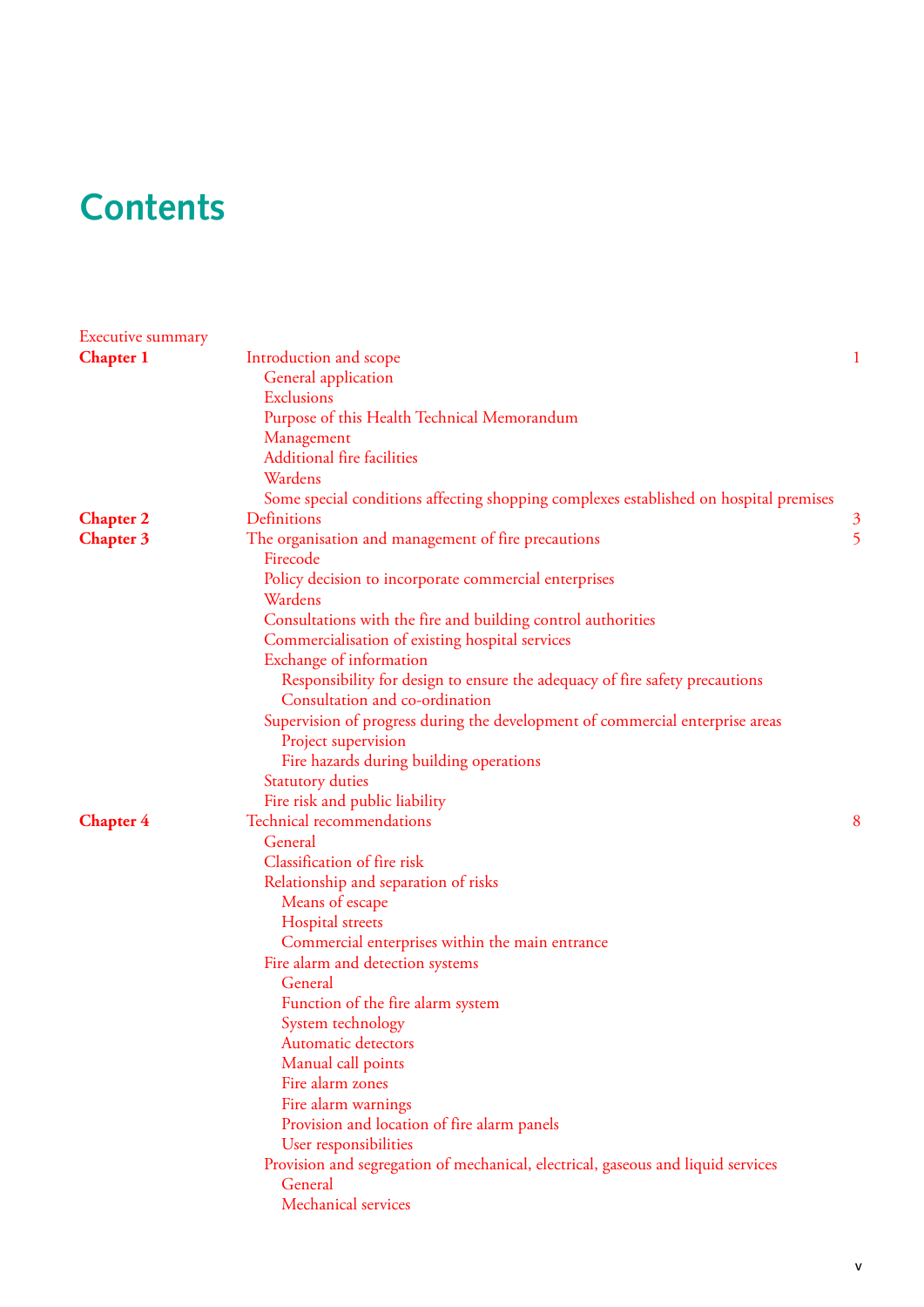|                   | <b>Electrical services</b>                                                                |    |
|-------------------|-------------------------------------------------------------------------------------------|----|
|                   | Gaseous services                                                                          |    |
|                   | Liquid services                                                                           |    |
|                   | Sprinklers for commercial enterprise areas                                                |    |
|                   | <b>General</b> considerations                                                             |    |
|                   | Classification of occupancies for fire hazards                                            |    |
|                   | Rapid response sprinklers for life protection                                             |    |
|                   | Planning considerations and consultation                                                  |    |
|                   | Smoke control in commercial enterprise areas                                              |    |
|                   | General                                                                                   |    |
|                   | Other factors for consideration                                                           |    |
|                   | Access and facilities for the fire service                                                |    |
|                   | Fire safety and hazard signs                                                              |    |
|                   | <b>Emergency lighting</b>                                                                 |    |
|                   | Construction                                                                              |    |
|                   | Catering enterprises                                                                      |    |
|                   | Fire-fighting equipment                                                                   |    |
|                   | Commercial enterprise goods                                                               |    |
| <b>Appendix 1</b> |                                                                                           | 16 |
|                   | The Building Regulations 2000                                                             |    |
|                   | Control                                                                                   |    |
|                   | Purpose groups and uses                                                                   |    |
|                   | Variety of commercial enterprise installations                                            |    |
|                   | Application of Building Regulations/Regulatory Reform (Fire Safety) Order 2005            |    |
| <b>Appendix 2</b> |                                                                                           | 18 |
|                   | Checklist of technical fire precautions design factors to be considered when establishing |    |
|                   | commercial enterprises on hospital premises                                               |    |
| <b>References</b> |                                                                                           | 19 |
|                   | <b>Acts and Regulations</b>                                                               |    |
|                   | <b>British Standards</b>                                                                  |    |
|                   | Department of Health guidance                                                             |    |
|                   | Firecode                                                                                  |    |
|                   | Other Health Technical Memoranda                                                          |    |
|                   | Other Department of Health guidance                                                       |    |
|                   | Other guidance                                                                            |    |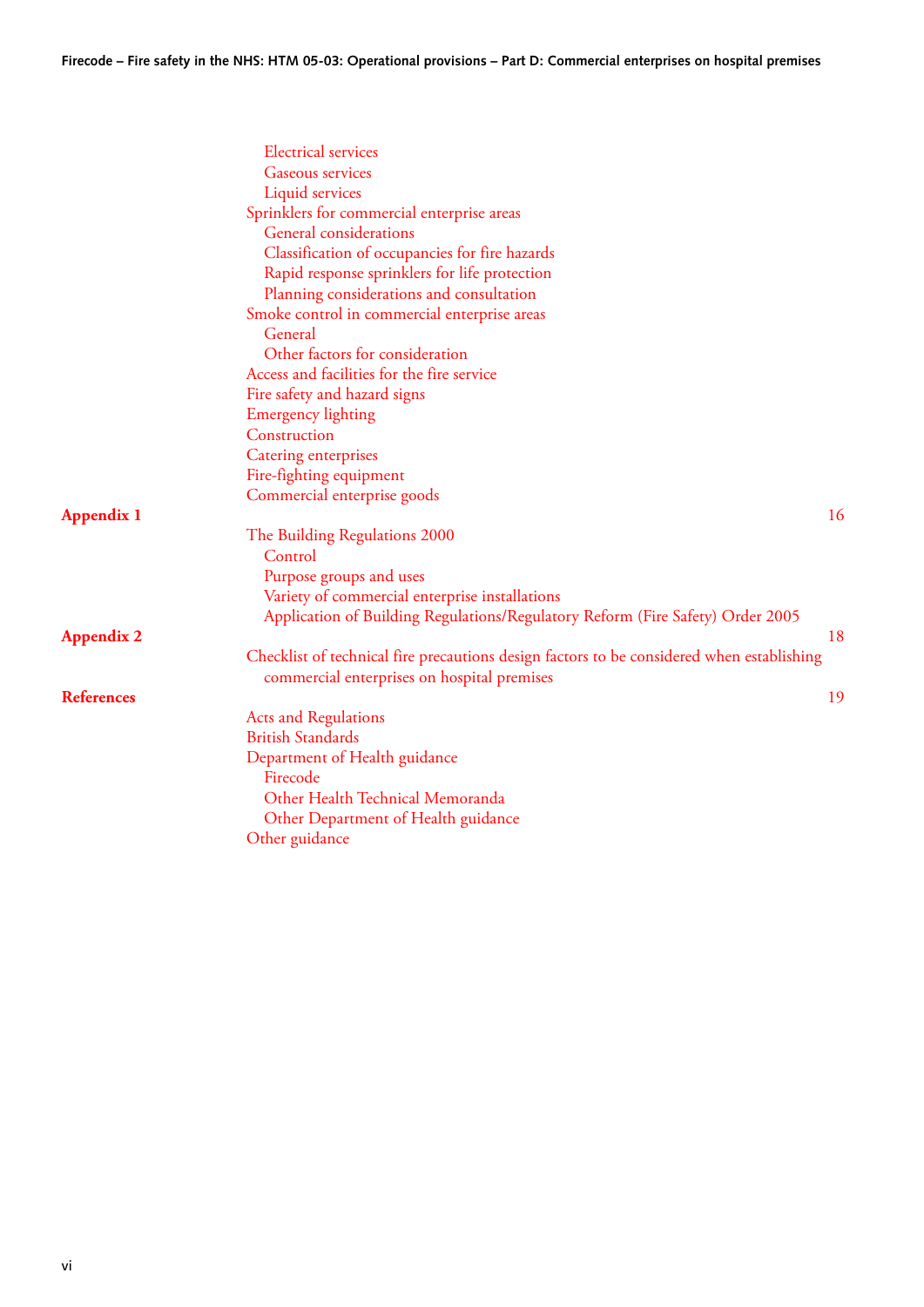## <span id="page-7-0"></span>**1 Introduction and scope**

## **General application**

- **1.1** This Health Technical Memorandum provides general technical guidance relating to the additional fire safety precautions which may become necessary when commercial enterprises are about to be, or have been, established on hospital premises.
- **1.2** It is intended that the recommendations of this Health Technical Memorandum should be applied to commercial enterprise areas formed by the conversion, extension, adaptation, modernisation or refurbishment of existing locations within, or closely adjacent to, hospital buildings. In the case of new hospitals the recommendations should be considered at the initial planning stage.
- **1.3** The recommendations cannot take account of all the circumstances which may be found in any particular hospital, but are intended to highlight the health service aspects which need to be considered.

### **Exclusions**

- **1.4** This Health Technical Memorandum excludes the following commercial enterprises:
	- a. those in Nucleus hospitals (see Health Technical Memorandum 05-02: Part A – 'Guidance to support functional provisions for healthcare premises' for further guidance);
	- b. those in atria (refer to BS 5588-7: 'Fire precautions – code of practice for the incorporation of atria in buildings');
	- c. those on premises other than hospital premises, for example health centres.

## **Purpose of this Health Technical Memorandum**

**1.5** This Health Technical Memorandum provides technical and managerial guidance to ensure that when commercial enterprises or complexes are planned or designed they will not subvert the fire safety precautions already agreed for adjacent health care areas or hospital buildings.

### **Management**

- **1.6** This Health Technical Memorandum indicates the managerial and organisational arrangements necessary to ensure that any extra risks arising from commercial enterprises are taken fully into account at the onset of new schemes and upgradings. It recommends that healthcare organisations adopt a holistic approach to setting fire safety strategies for hospital premises (see Health Technical Memorandum 05-02: Part A – 'Guidance to support functional provisions for healthcare premises'). Fire separation requirements between commercial fire risk areas and hospital high life risk areas, consultation procedures and the need for fire certificates are also covered.
- **1.7** There are a large number and wide variety of wellestablished income generation schemes currently operating in the NHS (see the Department of Health's (2006) 'National Health Service income generation. Revised guidance on income generation in the NHS'). Clearly it is not possible in this Health Technical Memorandum to recommend fire safety precautions suitable for every scheme in all situations and circumstances. The necessity for fire precautions, and their extent, should therefore be considered in respect of each scheme individually, using expert advice as appropriate.
- **1.8** When judging the merits of a scheme in terms of fire precautions, it should be borne in mind that the installation of any commercial enterprise will, in general, increase the fire risk.
- **1.9** This Health Technical Memorandum needs to be applied in such a way that the increased fire risk with respect to any part of the patient care areas of the hospital premises is kept to the minimum possible and is reasonable in the circumstances.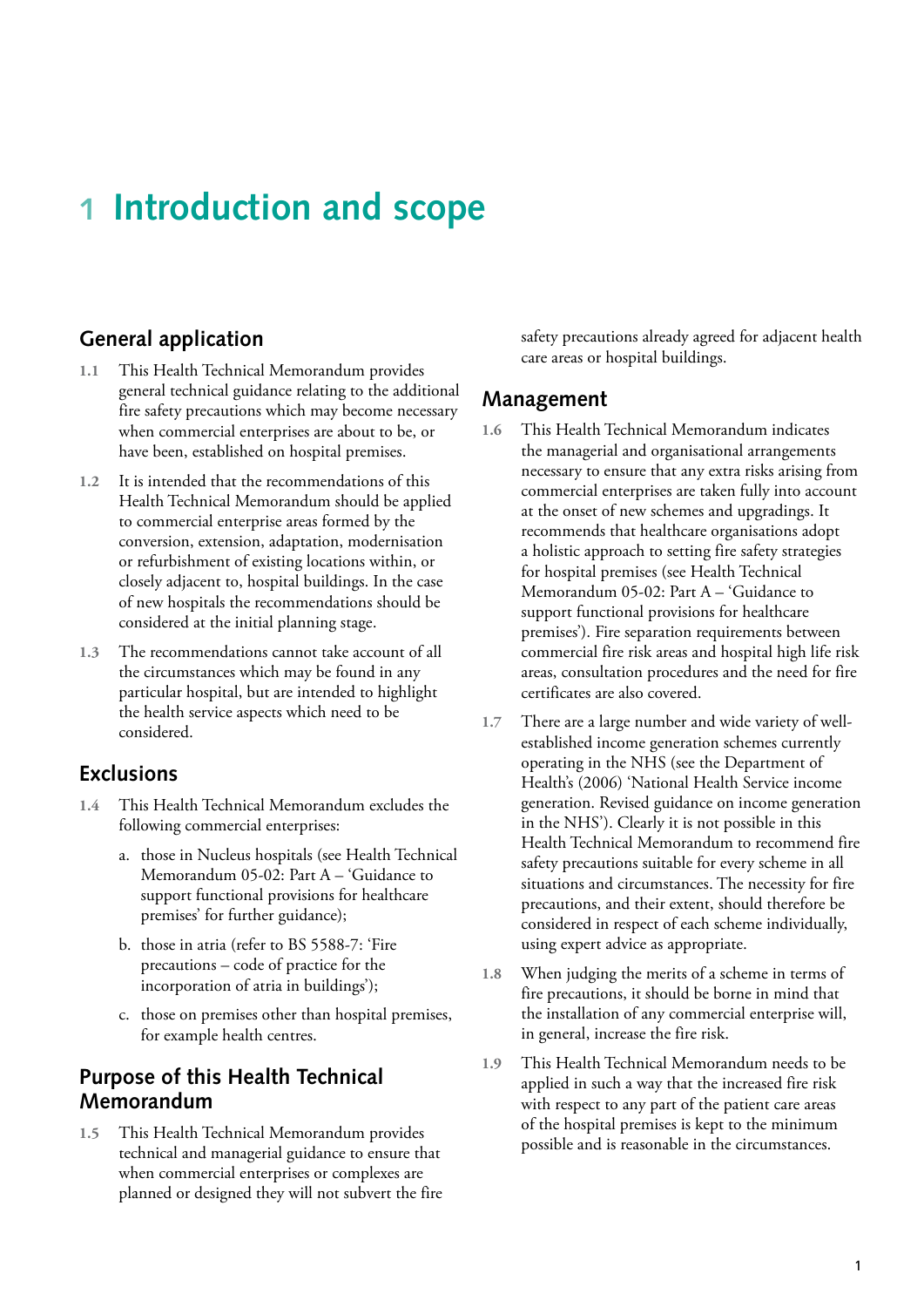## <span id="page-8-0"></span>**Additional fire facilities**

**1.10** This Health Technical Memorandum requires consideration, inter alia, of the need for additional fire detection, alarm and extinguishing systems and smoke control systems beyond those normally provided for hospital premises. **Where such facilities are to be provided by parties other than the healthcare organisation, it is recommended that the extent of each party's responsibilities is clearly defined in writing or by specification.** Careful attention is recommended for ensuring proper co-ordination, interfacing and commissioning of the various fire precaution measures.

## **Wardens**

- **1.11** This Health Technical Memorandum also recommends that persons with special responsibilities known as fire wardens be designated. Not only will they be responsible for the maintenance of fire safety precautions in commercial areas, but they will also take control of those areas in a fire emergency, to supervise and assist the evacuation of customers and staff. Such wardens should have regular contact and training with the healthcare organisation's specialist fire staff.
- **1.12** Training in fire precautions should also apply to staff of commercial enterprises. Their staff representatives should attend fire meetings called by the wardens.

## **Some special conditions affecting shopping complexes established on hospital premises**

- **1.13** In the course of planning, building and fire certification procedures, healthcare organisations and local building control/fire and rescue authorities (and others involved in the agreed levels of fire safety precautions) need to carefully consider the differences between shopping complexes established on hospital premises and complexes found elsewhere. The main characteristics of the former are:
	- a. the population within shops on hospital premises is significantly different from that in other indoor shopping complexes;
	- b. at least half the patients in a hospital at any one time may be sufficiently mobile to visit the commercial area (principally shops) within the hospital;
	- c. patients visiting the shops will have varying degrees of mobility and alertness; many will be slow moving, some may have limbs in plaster, be using walking aids or require assistance in wheelchairs.
- **1.14** The effect of the scale of a shopping complex, together with the expected mix of non-ambulant and semi-ambulant patients with the other shoppers, will have a bearing on the fire safety of everyone within that shopping complex (including those at work in the shops) at a time of fire emergency evacuation.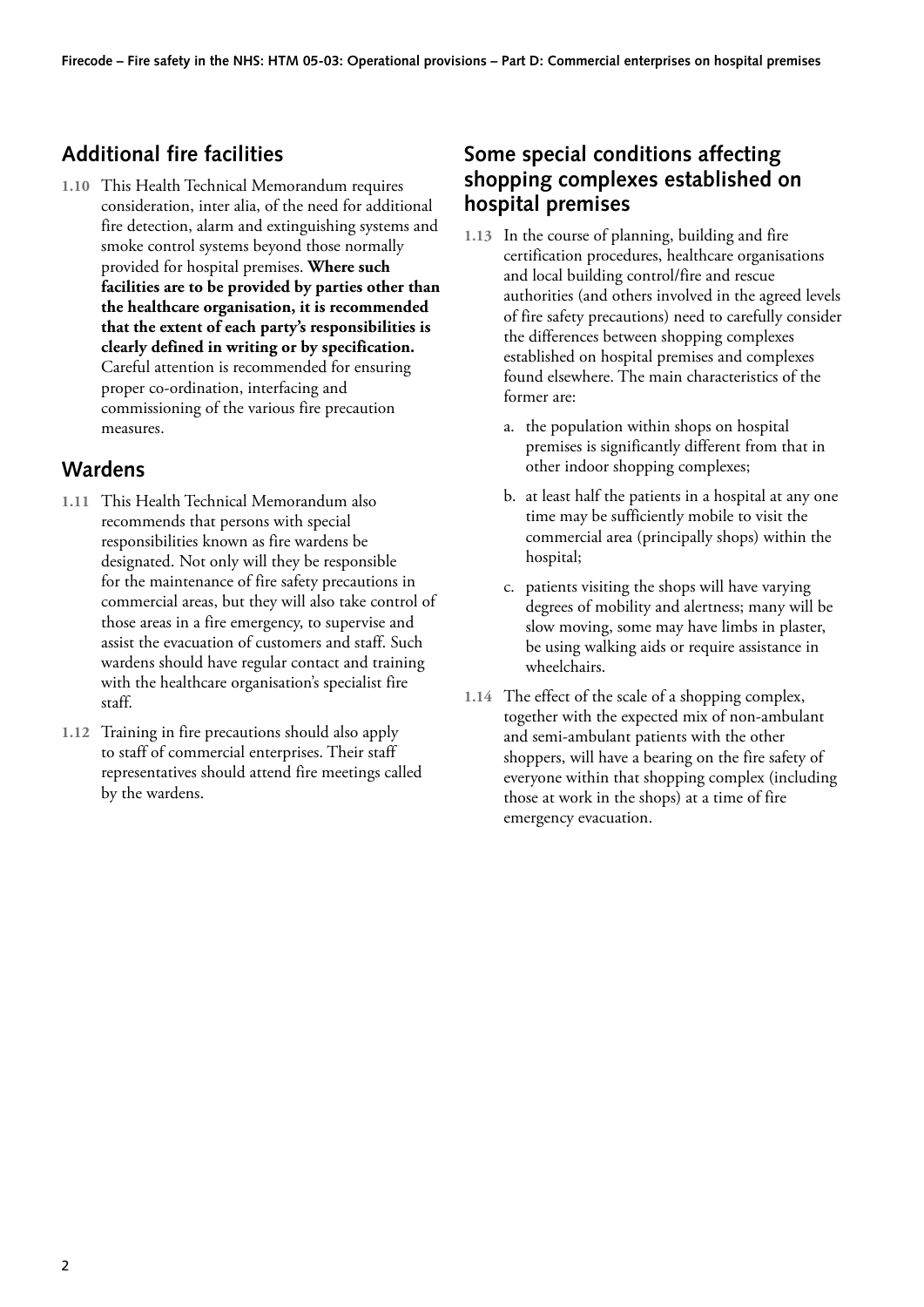## <span id="page-9-0"></span>**2 Definitions**

**2.1** Similar terms used in Health Technical Memorandum 05-02: Part A – 'Guidance to support functional provisions for healthcare premises', in this Health Technical Memorandum, or in associated British Standard Codes of Practice – see References – have the same meaning:

#### **Cavity barrier •**

A construction provided to close a concealed space against penetration of smoke or flame, or provided to restrict the movement of smoke or flame within such a space;

#### **Compartment floor •**

A fire resisting floor used in the separation of one fire compartment from another;

#### **Compartment wall •**

A fire resisting wall used in the separation of one fire compartment from another;

#### **Fire compartment •**

A building or part of a building, comprising one or more rooms, spaces or storeys, constructed to prevent the spread of fire to or from another part of the same building, or an adjoining building;

#### **Fire door •**

A door or shutter provided for the passage of persons, air or objects which, together with its frame and furniture as installed in a building, is intended when closed, to resist the passage of fire and/or gaseous products of combustion and is capable of meeting specified performance criteria to those ends;

#### **Fire load •**

Calorific energy, expressed in SI units, of the whole contents in a space, including the facings of the walls, partitions, floors and ceilings;

#### **Fire resistance •**

Ability of an element of building construction, component or structure to fulfil, for a stated period of time, the required stability, fire integrity and/or thermal insulation and/or other expected duty in a standard fire resistance test;

#### **Fire stop •**

A seal provided to close an imperfection of fit or design tolerance between elements or components to restrict or prevent the passage of fire and smoke;

#### **High fire load areas •**

Those rooms or areas of hospitals which contain large amounts of combustible materials and thereby constitute a fire load in excess of that normally found within parts of such buildings;

#### **High fire risk areas •**

Areas which due to their function and/or content are more than usually susceptible to an outbreak of fire or rapid spread of smoke or fire (see also [paragraph 4.4](#page-14-0) of this Health Technical Memorandum);

#### **High life risk areas •**

- a. Areas in which persons may reside and are not all able to move unaided away from a fire; or
- b. Undivided areas in which more than 50 people normally congregate;
- **Material alteration of a building •** As defined in the Building Regulations 2000;
- **Non-combustible •** As defined in Approved Document B;

#### **Purpose group •**

A classification of buildings according to the purpose to which it is intended to be put – as defined in Approved Document B;

**Service duct •** An enclosure for the accommodation of

building services;

#### **Separated part of a building •**

A form of compartmentation in which a part of a building is separated from another part of the same building by a compartment wall. The wall runs full height of the part and is in one vertical plane – as defined in Approved Document B;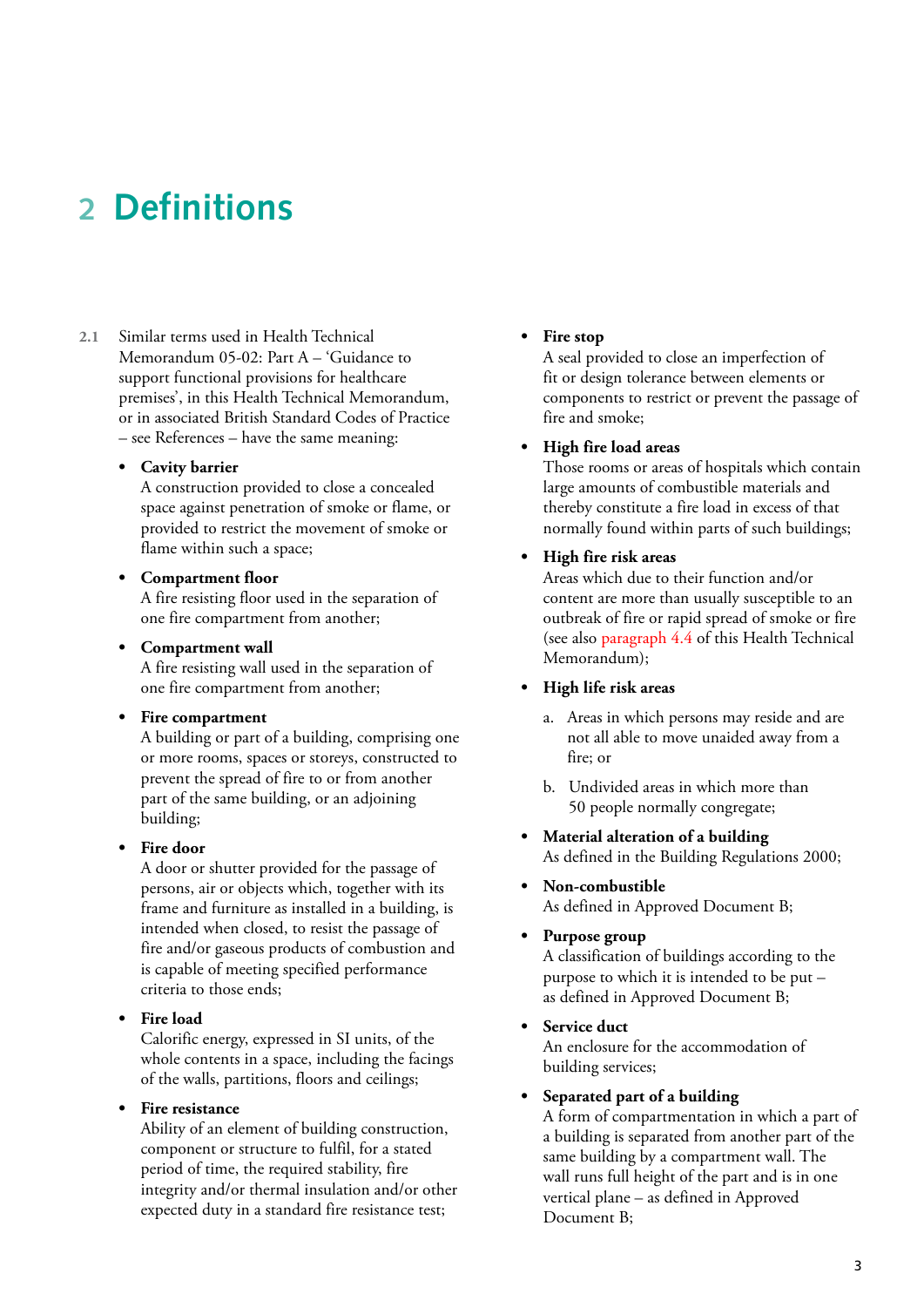- **Unprotected areas •** In relation to a side or external wall of a building – as defined in Approved Document B.
- **2.2** The following additional terms are defined to facilitate understanding of this Health Technical Memorandum:

#### **Commercial enterprise •**

Any undertaking established on hospital premises or within part of a building forming a hospital to which persons, including members of the public, may resort for the purposes of trading or business, whether such transactions are for gain or not, and whether the undertaking forms the whole or part of a private venture or a healthcare organisation's activity;

### **Dependent fire zone •**

In the case of fire, the fire compartment(s) of commercial enterprise areas coming under the control of the nominated wardens;

#### **Fire Safety Manager •**

The person with the responsibilities described in Health Technical Memorandum 05-01 'Managing healthcare fire safety';

**Warden •**

> A person appointed by and responsible to the Fire Safety Managers who will undertake prescribed duties leading to the effective and orderly evacuation of a dependent fire zone at a time of fire. (Se[e paragraphs 3.4–3.8 o](#page-11-0)f this Health Technical Memorandum.)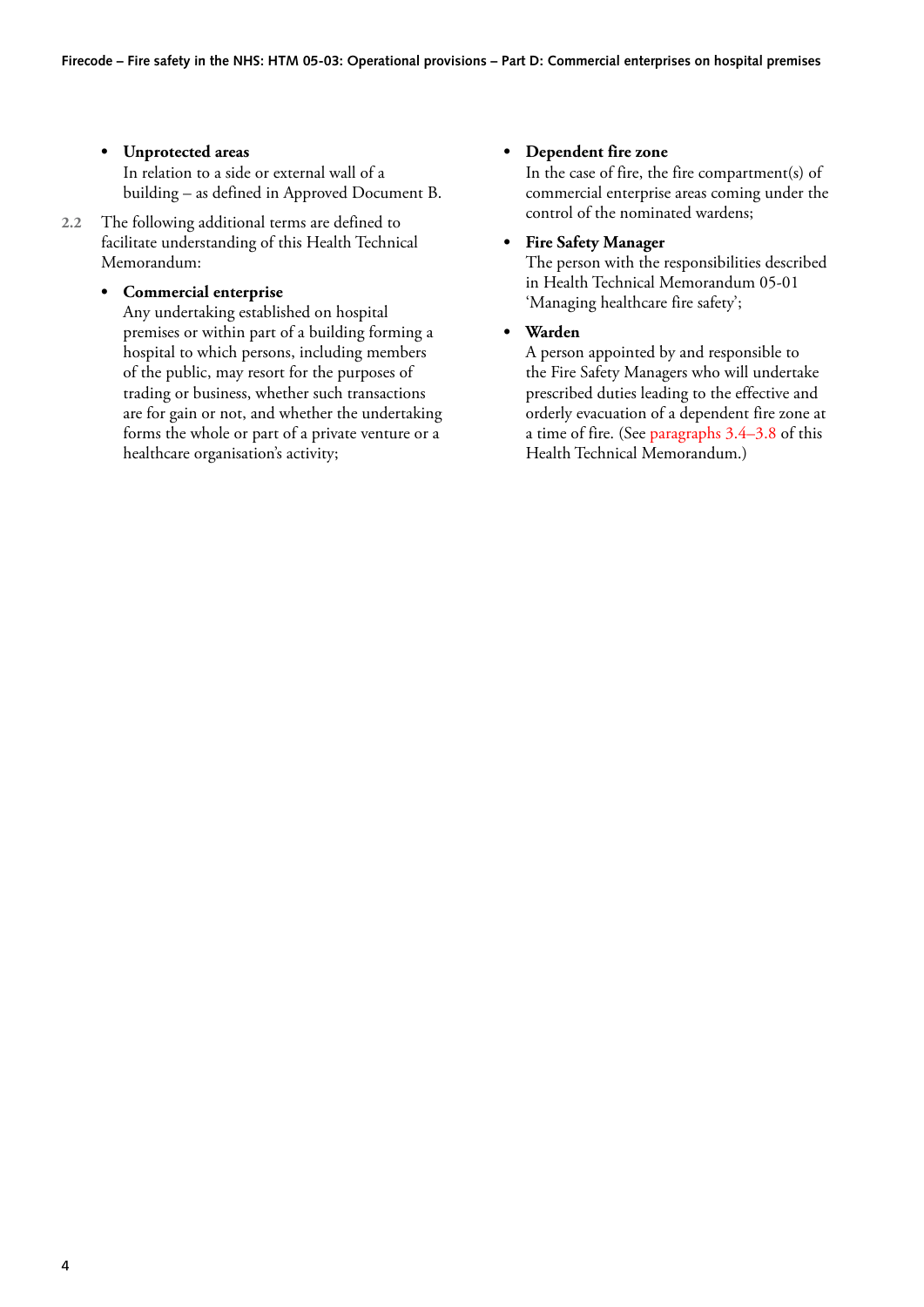# <span id="page-11-0"></span>**3 The organisation and management of fire precautions**

## **Firecode**

**3.1** Health Technical Memorandum 05-01 'Managing healthcare fire safety' states that the overall responsibility for fire precautions rests with the chief executive of the healthcare organisation, or it may devolve on whomever has overall management responsibility for the healthcare premises. The document also states that healthcare organisations need to nominate a Fire Safety Manager to take the lead on all fire safety activities. Each healthcare organisation must have for each of its premises a programme, prepared with the advice and assistance of the local fire and rescue authority, for installing and maintaining an adequate level of physical fire precautions designed to prevent the occurrence, ensure detection and warning and stop the spread of fires. Fire precautions policies and programmes must not remain static; they need to be regularly reviewed and updated to take account of changes in structure of buildings, their functions and contents, and any other matters which may have a bearing on fire safety.

## **Policy decision to incorporate commercial enterprises**

- **3.2** Before making the fundamental policy decision on whether to incorporate commercial enterprises on hospital premises, healthcare organisations are strongly recommended to consult the local fire and rescue authority. Where a healthcare organisation adopts a policy of incorporating commercial enterprises, such development introduces a change of function and content into part of a building whose primary purpose is that of a hospital. Such changes will have a bearing on the general fire safety of the hospital as a whole.
- **3.3** This Health Technical Memorandum, largely directed at the safety of patients and hospital staff, gives guidance and provides recommendations for fire safety. The healthcare organisation should have already considered, in accordance with Firecode, the fire safety implications of a decision to introduce commercial enterprises within the

hospital, or in such a position as may affect the fire safety of the hospital.

### **Wardens**

- **3.4** In keeping with the "high fire risk" category of a commercial enterprise area (se[e paragraph 4.4\) i](#page-14-0)t will be necessary to ensure
	- a. that any fire in the area is extinguished with speed; and
	- b. that an effective and orderly evacuation of all units within the dependent fire zone can be concluded speedily if the need arises.

 These objectives will be achieved by the designation of fire wardens, who should be alert and instantly responsive to the circumstances of the local situation. The persons selected will need to be located within the commercial enterprises and therefore should be employees appointed from the commercial units. The task of selecting, supervising, training and co-ordinating the activities of wardens will form part of the duties of the Fire Safety Managers.

- **3.5** It may be that the designation of wardens can only be justified in the larger and/or more complex commercial enterprise schemes. This is a matter for the Fire Safety Manager to decide, depending on the merits of each particular scheme and having regard to the advice of the local fire and rescue authority.
- **3.6** It is apparent that the variety of enterprises which may be encountered within the commercial areas of hospitals may be limited only by the ingenuity of those seeking to generate new sources of income. It is therefore not possible within the scope of this Health Technical Memorandum to visualise in advance all criteria which must be addressed by wardens in the course of their duties. The Fire Safety Managers should take all necessary steps to ensure that the arrangements, procedures and duties that are agreed with wardens will be adequate to deal with foreseeable local requirements following an outbreak of fire. The fire precautions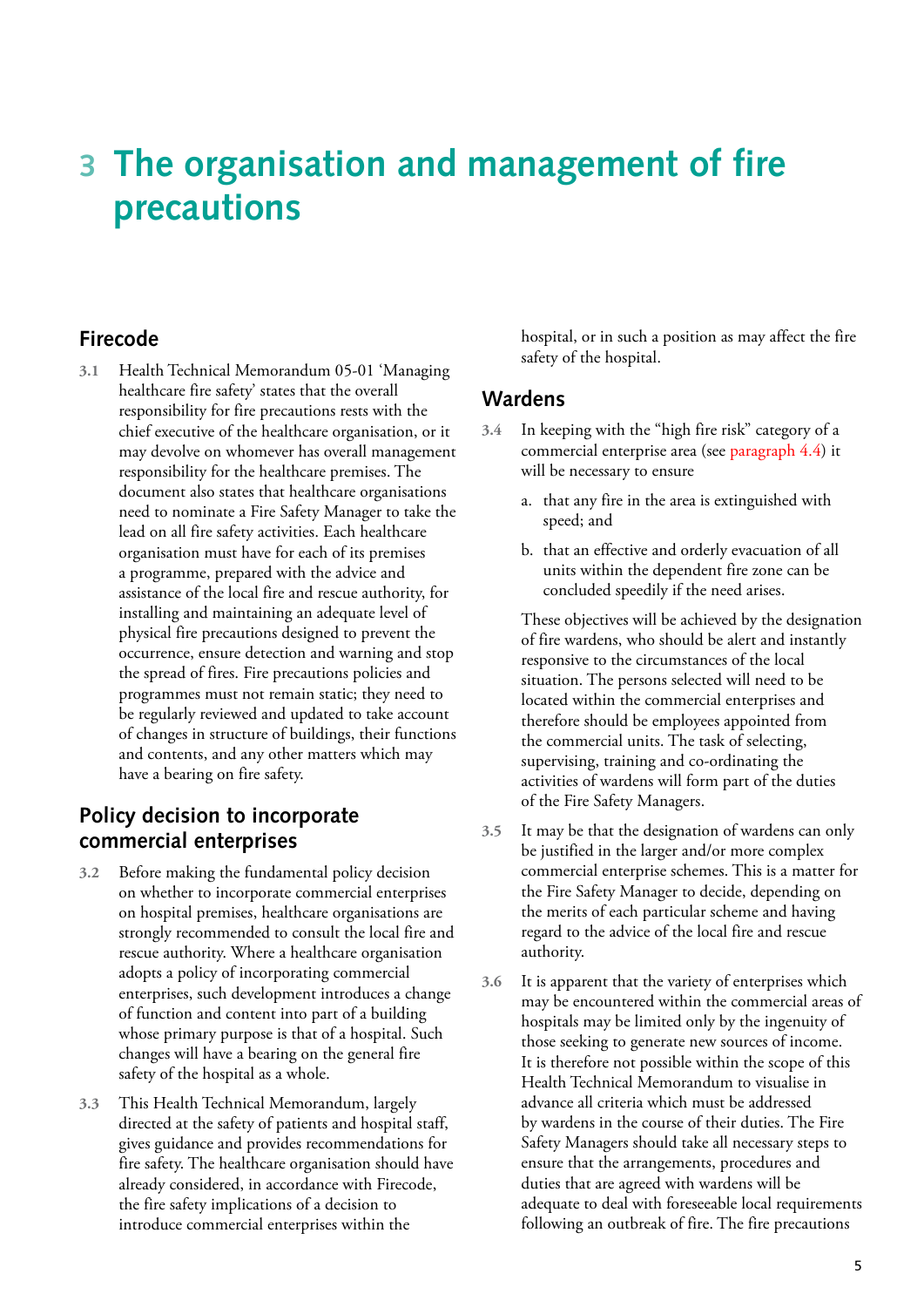<span id="page-12-0"></span>policies for commercial enterprise areas must form an element of the requirements set by Health Technical Memorandum 05-01 'Managing healthcare fire safety'.

- **3.7** As a guide, it is expected that the principal tasks of wardens will involve:
	- a. ensuring the day-to-day maintenance of agreed fire safety precautions within the commercial area for which they are responsible and reporting any unresolved issues to the Fire Safety Manager for prompt atention;
	- b. in a fire emergency, co-ordinating and directing the speedy and safe evacuation of the occupants of all units falling within the dependent fire zone, or if so directed, for a fire in any adjacent zone;
	- c. attending local meetings on fire precautions matters affecting commercial areas and participating regularly in training and fire drills.
- **3.8** Fire Safety Managers should ensure that one or more acknowledged deputies to the permanent warden are designated to provide adequate availability at all times. Deputies must be fully conversant with their responsibilities and able to deputise at short notice.

## **Consultations with the fire and building control authorities**

**3.9** All proposals must be discussed and agreed with the local fire and building control authorities at the planning stage. No commercial enterprises on hospital premises are to be brought into use before agreement to the scheme has been obtained from these authorities. (See als[o paragraphs 3.22–3.24.\)](#page-13-0)

## **Commercialisation of existing hospital services**

**3.10** If, solely, commercialisation of an existing hospital service occurs (for example a hospital-staffed laundry or restaurant becomes a commercially-run laundry or restaurant), this should not result in increased risk, provided the management arrangements in this chapter are observed together with Firecode.

## **Exchange of information**

#### **Responsibility for design to ensure the adequacy of fire safety precautions**

**3.11** Before work on commercial enterprise areas is started, a **suitably qualified representative**  from the healthcare organisation should be designated to co-ordinate the design and construction of the commercial project.

#### **Consultation and co-ordination**

- **3.12** Absence of sufficient advance planning of commercial enterprise areas may result in wasteful delays and lead to expensive alterations at a later date. Consequently it is essential that proper consultation procedures to ensure co-ordination of work are established as soon as possible. The possibility of further development of commercial enterprises within or adjacent to the current project should be considered carefully.
- **3.13** It is recommended that particular attention should be paid to:
	- a. the briefs from the commercial clients and the healthcare organisation. Where the healthcare organisation alone is making speculative provision for commercial enterprises, appropriate professional advice should be sought;
	- b. the programme for the project;
	- c. the procedures for consultation with the planning/building control authority, the local fire and rescue authority and the healthcare organisation's local fire prevention officer;
	- d. consultations with suppliers of special services such as fixed fire-fighting equipment, fire/ smoke control equipment and automatic fire detection and alarm systems;
	- e. a system for spatial co-ordination and for ensuring that plans, drawings and specifications reach those who need them in good time;
	- f. a system for defining areas of responsibility for the correct interfacing of new building services and fire precautions arrangements with existing hospital services;
	- g. the proper commissioning of new services with assignment of responsibilities and provisions for their continued and effective operation and maintenance;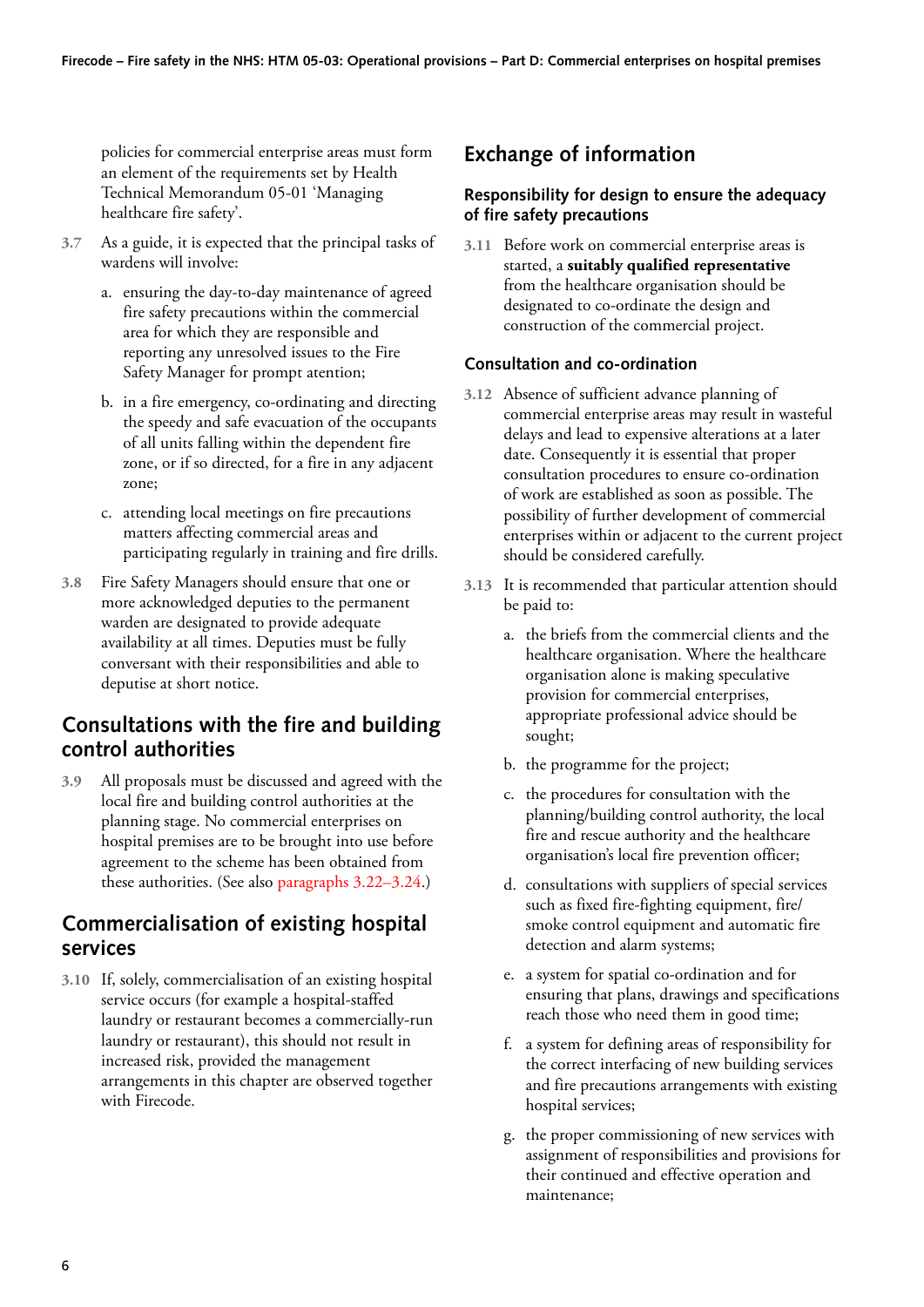<span id="page-13-0"></span>h. the preparation of fire drawings, using the guidance in Appendix G of Health Technical Memorandum 05-02.

## **Supervision of progress during the development of commercial enterprise areas**

#### **Project supervision**

- **3.14** For purposes of observing the establishment and preservation of fire safety precautions as required by this Health Technical Memorandum, the person designated a[t paragraph 3.11](#page-12-0) should ensure that as each commercial project progresses, the agreed designs, recommendations and advice from the planning/building control authority and the local fire and rescue authority are being implemented. It may be necessary to designate local advisers with specialist experience in building services engineering and structural fire precautions to adequately fulfil this commitment.
- **3.15** In particular, it should be established that the criteria set by Health Technical Memorandum 05-02 for ensuring the safety of the occupants in the high life risk areas of the hospital, are not being subverted by the development of the commercial enterprises.

### **Fire hazards during building operations**

- **3.16** Buildings undergoing alteration or construction are particularly vulnerable to fire, mainly from lapses in safety precautions and carelessness by contractors undertaking processes involving naked flames.
- **3.17** Building and installation work should only be undertaken after specific arrangements have been made with the hospital fire prevention officer.
- **3.18** In occupied hospitals, heads of departments should be advised that construction or alteration work is being undertaken and that, for the duration of the work, there may be a higher than usual fire or security risk.
- **3.19** Additional supervision should be provided during the alteration or construction work period. The Fire Safety Manager should arrange for visits to the site after work has finished each day to ensure that the contractors have left the site safe and that there are no smouldering materials.
- **3.20** For a more extensive treatment of this subject reference should be made to Health Technical Memorandum 05-03, Part A – 'General fire precautions'.

## **Statutory duties**

- **3.21** Reference should be made t[o Appendices 1](#page-22-0) an[d 2](#page-24-0)  of this Health Technical Memorandum for certain statutory duties in relation to fire and building regulations. The References section gives a short list of statutes and guidance in relation to those duties.
- **3.22** Because the variety of possible commercial enterprise schemes is considerable, fire precautions requirements in respect of schemes may not be limited to the statutes and guidance in [Appendices](#page-22-0)  [1](#page-22-0) and [2.](#page-24-0) Therefore the fire precautions requirements of the appropriate enforcing authority must be ascertained.
- **3.23** Guidance on town and country planning is given in the Department of Health's Estatecode.

## **Fire risk and public liability**

**3.24** The Department of Health's 'National Health Sevice income generation. Revised guidance on income generation in the NHS', Annex E, lists various points for consideration, one of these being "indemnity against public liability, fire etc". As part of the overall risk assessment relating to the introduction and running of commercial enterprises on hospital premises, healthcare organisation should take account of any increase in fire risk. Any increased risk should be taken into account when considering possible losses or claims, and commercial insurance of the risk should be obtained for income generation activities if and where appropriate.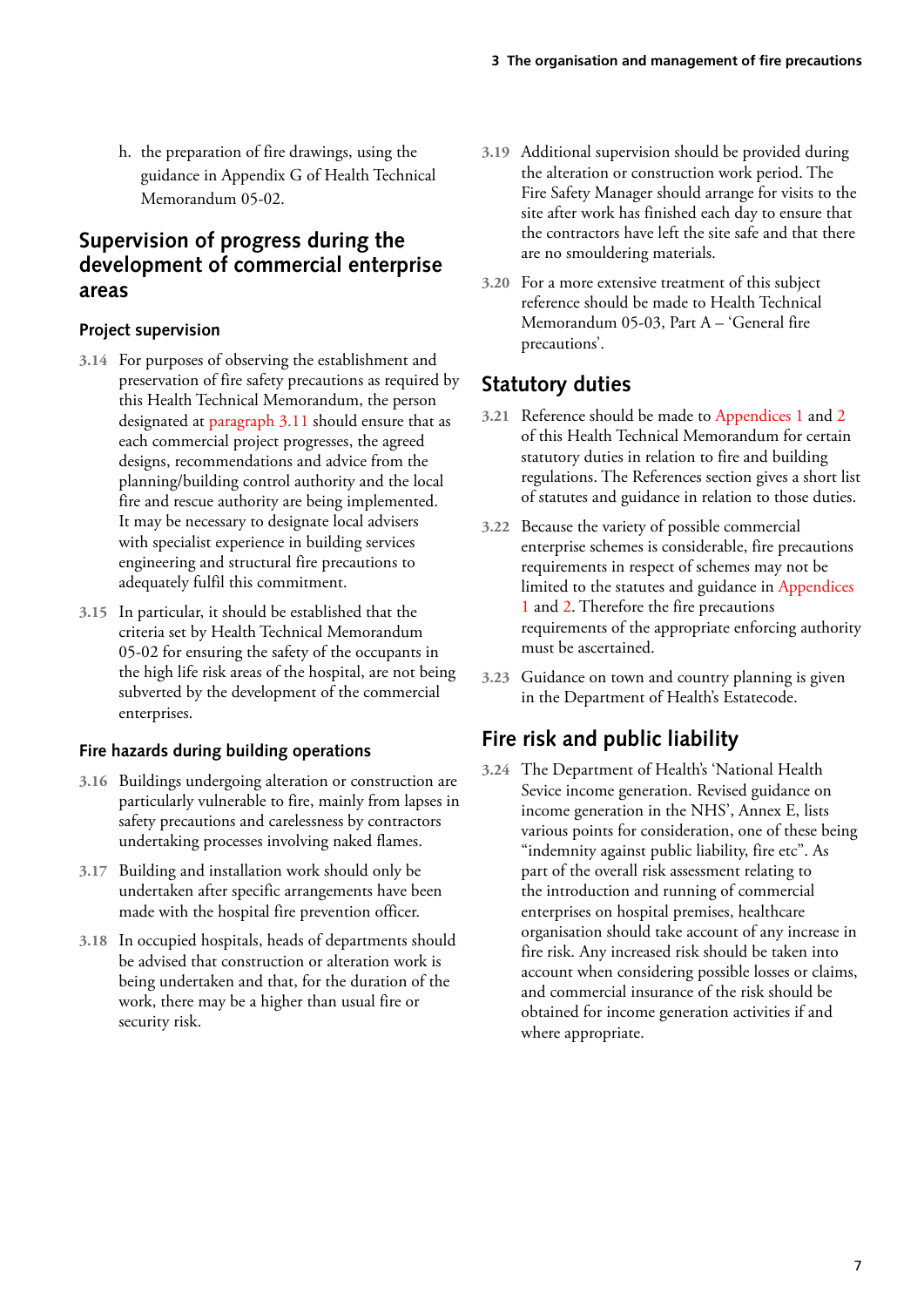# <span id="page-14-0"></span>**4 Technical recommendations**

## **General**

- **4.1** This chapter is concerned with the relationship of commercial enterprises to hospitals and those health service safeguards which may be necessary to ensure patient safety. It does not cover the safe use of the commercial enterprise itself – see paragraphs [1.13 and 1.14 a](#page-8-0)nd [Appendices 1](#page-22-0) an[d 2 o](#page-24-0)f this Health Technical Memorandum.
- **4.2** Hospitals have a vulnerable population whose safety should not be endangered on account of the assumed importance of a commercial enterprise in terms of income generation or service to the occupiers of the hospital.
- **4.3** The introduction of commercial enterprises and their effect on the hospital will need to be assessed for each project. It should be noted that the effect of the scale of a project is an important aspect of this assessment; in practice, the range of commercial enterprises will vary considerably, from small-scale enterprises to large schemes (such as the shopping complexes discussed i[n Chapter 1\).](#page-7-0)

## **Classification of fire risk**

- **4.4** When implementing this Health Technical Memorandum in conjunction with Firecode, commercial enterprises in general are to be classified as high fire risk areas.
- **4.5** Thus, the use to which an individual commercial enterprise may be put can change from time to time, but this should not necessitate additional fire safety measures simply due to a change of use or occupier.

## **Relationship and separation of risks**

- **4.6** To reduce life risk, one of the most important fire precaution measures is to separate the high life risk areas, both vertically and horizontally, from high fire risk areas.
- **4.7** In hospitals the relationship between high life risk and high fire risk areas is of fundamental

importance, and must be a prime factor in determining the location of commercial enterprises. This may be at odds with the commercial needs where, in the case of shops, a high-profile location may be considered essential. Nevertheless, the safety of patients must take precedence, and to this end, commercial enterprises should not be directly related to nursing sections, nor should they be located directly off hospital streets or main communication routes – see "Hospital streets" later in this chapter.

- **4.8** The main objective of the separation (called for in paragraph 4.6) is that if any fire occurs in a commercial enterprise, it should not necessitate the evacuation of high life risk departments. The separation should also enable the fire and rescue service to contain and extinguish the fire.
- **4.9** Separation is best achieved by leaving space, both vertically and horizontally, between the life risk areas and the commercial enterprises. Approved Document B gives guidance on horizontal space separation, and Health Technical Memorandum 05-02 on vertical separation.
- **4.10** Where this is not possible, compartmentation is necessary to separate the high life risk areas from the commercial enterprises.
- **4.11** In general, commercial enterprises should not be located below high life risk areas.
- **4.12** Ideally, commercial enterprises should be grouped together in one area, which should be separated from adjacent areas and not directly relating to main circulation routes or the main entrance of the hospital.
- **4.13** A group of commercial enterprises should be collected into a fire compartment having a minimum of one hour fire resistance, with any openings in the fire compartment kept to the minimum possible. The group of commercial enterprises should be established as a department/ compartment, thus integrating the fire design with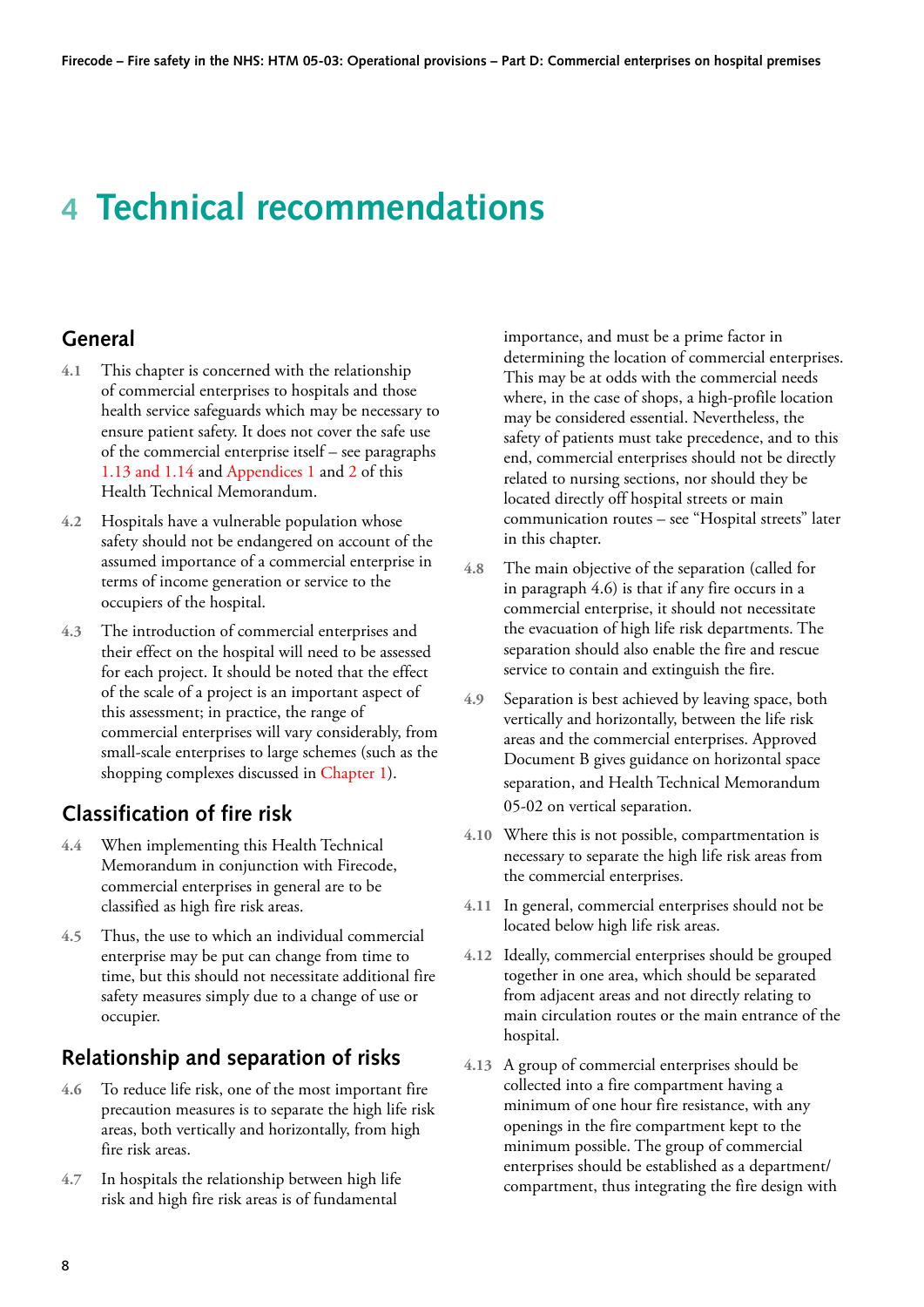<span id="page-15-0"></span>the management arrangements as recommended by Health Technical Memorandum 05-02.

- **4.14**  Where, for healthcare reasons, the nature of a commercial enterprise makes a close horizontal relationship necessary, as in the case of a pharmacy, additional active/passive fire precautions may be necessary as a compensatory measure. In this respect, paragraph 6.2 of Health Technical Memorandum 05-02 offers useful but not necessarily exhaustive advice.
- **4.15**  In addition to Building Regulation requirements, Health Technical Memorandum 05-02 recommends that a calculated proportion of the roof(s) which may be situated below the level of adjoining and connected life risk areas should be designed to compartment floor standards.
- **4.16**  Also, where opposite elevations of courtyards, lightwells and wings of the same building are wholly or partly in different compartments, the guidance in Approved Document B on space separation (ie unprotected areas) should be applied.
- **4.17**  In existing accommodation the standard of existing compartment floors and walls will need to be carefully checked to ensure that the current standards of fit-estopping, dampering of services etc exist and that subsequent installation of communication and other systems has not prejudiced the fire-resisting performance of the separation. Reference should be made to the principles given in Health Technical Memorandum 05-02.
- **4.18**  Change of function of a room or area can present a potential fire risk (sometimes serious) in a hospital. Mangers proposing such changes should carefully consider the principles of location and separation set out above.

### **Means of escape**

- **4.19**  Means of escape routes from commercial enterprises **must not** pass through any wards or patient care areas.
- **4.20**  Means of escape routes from any wards or patient care areas **must not** pass through commercial enterprises.
- **4.21**  Commercial enterprises **must not** be installed in wards or patient care areas.
- **4.22**  When commercial enterprises are proposed for incorporation into a hospital they are often sited at ground (final exit) level. This chosen siting for the

commercial enterprises has particular significance, because in the event of an evacuation from the hospital all the occupants need to descend to the ground (final exit) level and evacuate via that level. It is therefore vital that commercial enterprises are designed and incorporated in such a way as not to lessen the safety of the means of escape; nor must they reduce the width of escape routes, at or near the ground (final exit) level, particularly in the case of a total evacuation involving patients with varying degrees of disability.

- **4.23**  The best means of escape from high life risk areas are those which are provided and maintained without the need to escape past any commercial enterprises. If this first preference cannot be achieved, fire-resisting separation between the escape routes and the commercial enterprises may be acceptable but may need to be supplemented by other measures, depending on the merits of each situation. These other measures may involve consideration of additional fire detection, alarm and extinguishing systems and smoke control systems beyond those normally provided for hospital premises.
- **4.24**  Commercial enterprises should not form part of single direction escape routes which give access to wards or patient care rooms or departments.
- **4.25**  In all cases, detailed means of escape proposals for the whole hospital, inclusive of the commercial enterprises, should be fully discussed and agreed with the local fire and building control authorities.

### **Hospital streets**

- **4.26**  In accordance with Health Technical Memorandum 05-02, hospital streets will have been designed to one hour (minimum) compartment standards, with the very minimum of openings into the street, in order to limit the spread of fire, smoke and toxic fumes.
- **4.27**  Therefore entrances to commercial enterprises should not open directly onto the street. A one hour (minimum) fire compartment should be formed around the commercial enterprises with access to all the commercial enterprises via (preferably) one door opening onto the street itself, that is, a commercial enterprises department/ compartment off the street. A one-hour (minimum) fire-resisting ventilated lobby should be provided between the street and the commercial enterprises department/compartment. Hospital street doors and doors to ventilated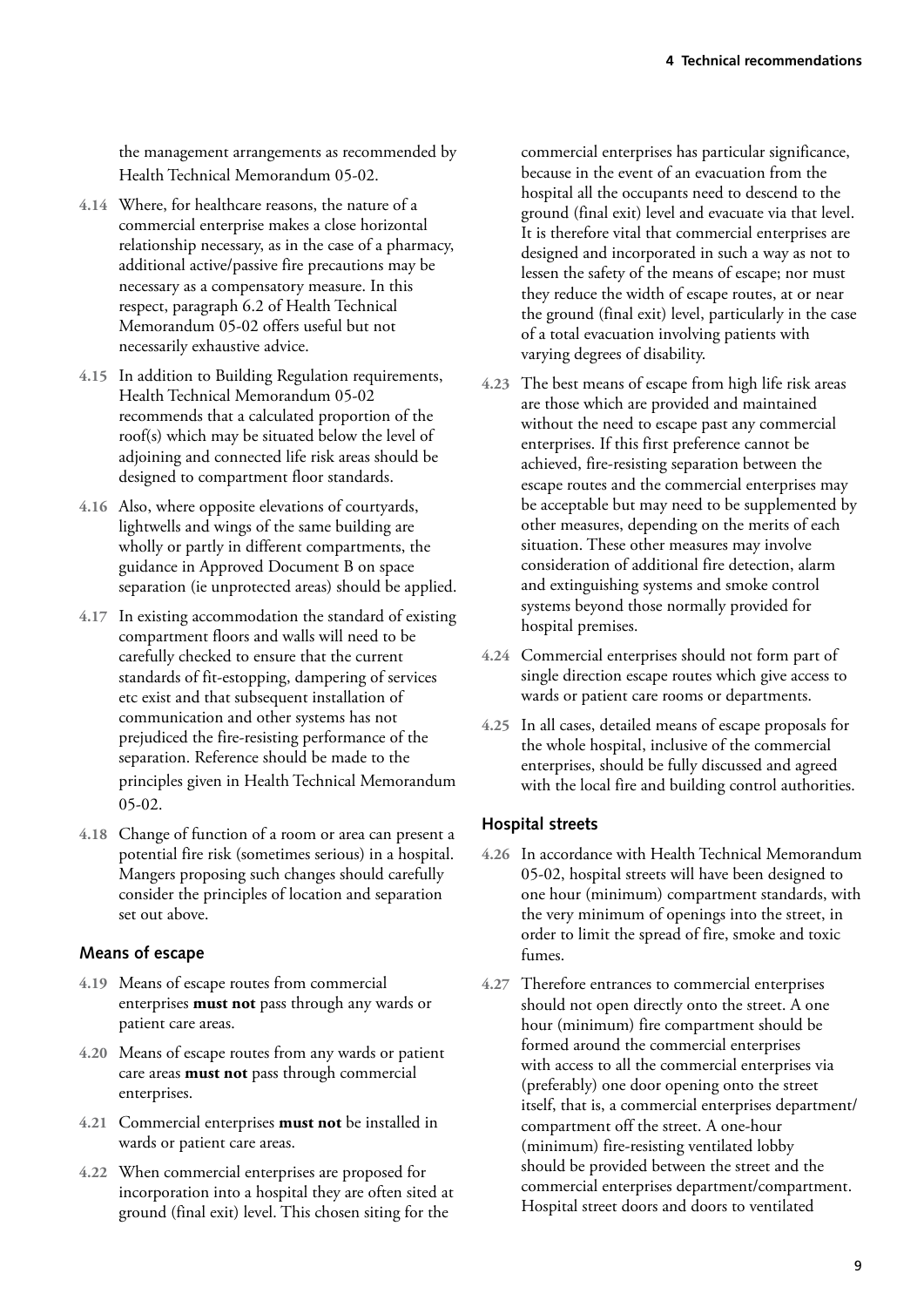<span id="page-16-0"></span>lobbies fitted with hold-open devices must be linked to and controlled by a suitable automatic fire detection system.

- **4.28**  A hospital street sub-compartment should not contain entrances into high life risk departments together with access into a commercial enterprises department, because of the incompatibility of high life risk and high fire risk.
- **4.29**  The principles which apply to hospital streets should also be applied to other main communication routes.

#### **Commercial enterprises within the main entrance**

- **4.30**  If (contrary to the recommendation in paragraph [4.12\)](#page-14-0) commercial enterprises are incorporated into the main entrance of the hospital, the following **additional** fire precautions will be necessary:
	- a. separation of the main entrance hall from all other escape routes and other accommodation, both vertically and horizontally, by the required fire resisting construction (one hour minimum);
	- b. provision of alternative means of escape to bypass the main entrance hall so as to give direct access from the health service escape routes (for example hospital streets/main communication routes) to other final exits.

### **Fire alarm and detection systems**

#### **General**

**4.31**  The provision of effective fire alarm and detection systems in commercial enterprise areas is a vital component of the overall fire safety strategy. Health Technical Memorandum 05-03: Part B – 'Fire detection and alarm systems' provides the necessary general principles and technical guidance to enable installation of suitable systems. It should be read in conjunction with BS 5839:-1, which forms a comprehensive code of practice on the subject.

#### **Function of the fire alarm system**

- **4.32**  In hospitals it is undesirable to cause disruption to patient care areas for fires within commercial enterprise zones unless such fires threaten the life safety of hospital occupants. Therefore the purpose of the fire detection and alarm system in a commercial enterprise zone is to:
	- a. protect the commercial property;
- b. initiate effective evacuation of customers and staff;
- c. ensure as far as practicable with the other fire precaution measures that fire, smoke and water damage is restricted to commercial enterprise areas.

#### **System technology**

- **4.33**  The type of system, its design, relationship and compatibility with any existing hospital fire alarm system wilI need to be considered carefully when planning the commercial enterprise area.
- **4.34**  Health Technical Memorandum 05-03: Part B 'Fire detection and alarm systems' recommends that "addressable" systems which incorporate one or more microprocessors should now be specified in hospitals for new work or major refurbishments in preference to conventional systems. Addressable systems have demonstrated improved reliability, fewer false alarms and the ability to provide more meaningful displays of information. They should be considered for all but the smallest of the commercial complexes. The decision about choice of system must take into account its potential suitability and flexibility, in particular to cope with future changes of use within the commercial area. The facilities afforded by systems from different suppliers vary, and the design team should decide which system is most suited to the location under review.

#### **Automatic detectors**

- **4.35**  In general, automatic detectors should be provided in commercial enterprises.
- **4.36**  Associated store rooms should also be included, whether located in the commercial enterprise area or elsewhere; these commercial enterprise store rooms should be treated as fire hazard rooms in accordance with Health Technical Memorandum 05-02: Part A – 'Guidance to support functional requirements' and be provided with automatic detection in accordance with Appendix 2 of Health Technical Memorandum 05-03: Part B – 'Fire detection and alarm systems'.
- **4.37**  Guidance on the types, suitability and siting of detectors is given in Health Technical Memorandum 05-03: Part B – 'Fire detection and alarm systems' and BS 5839-1.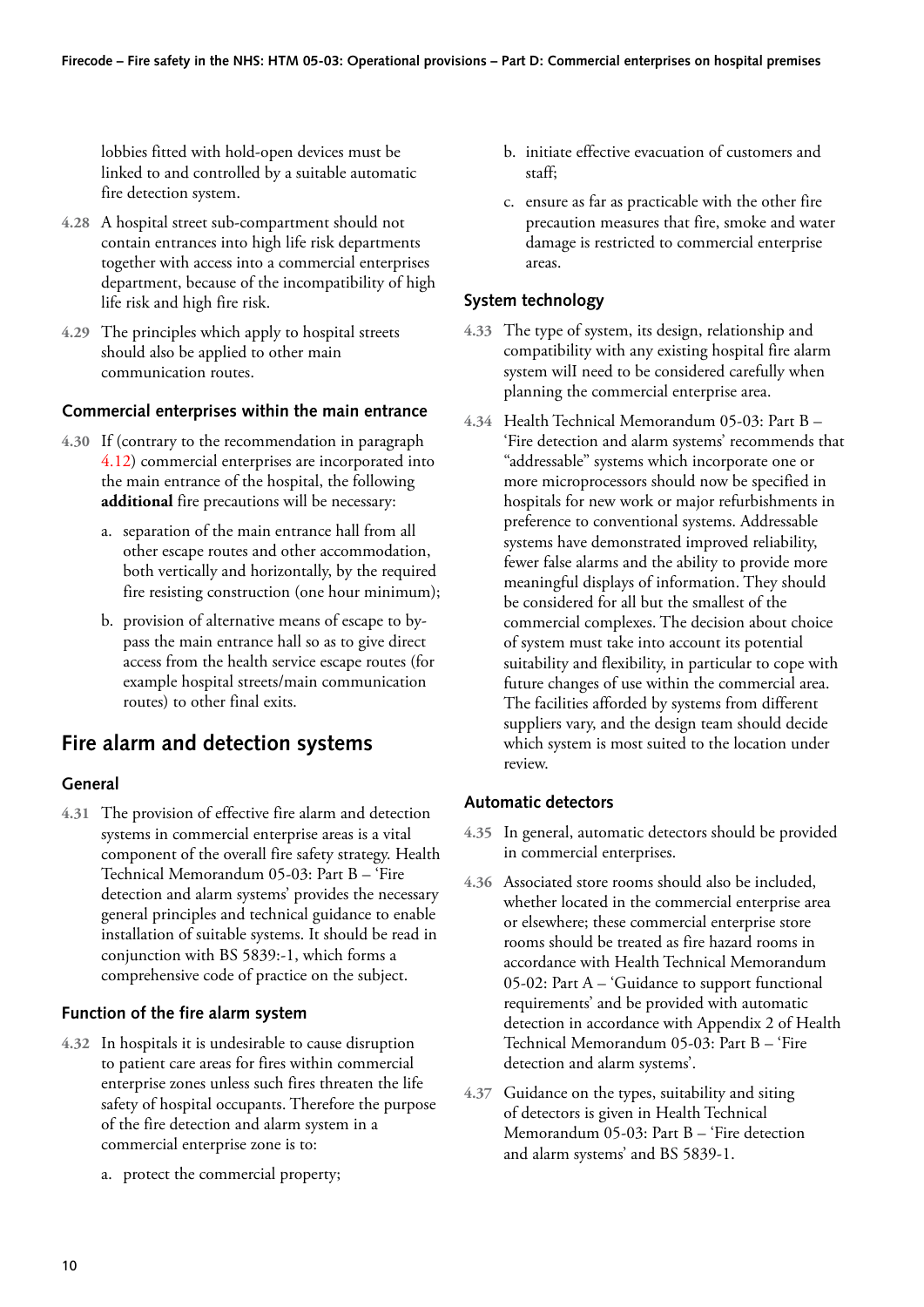### <span id="page-17-0"></span>**Manual call points**

**4.38** The vigilance of staff in detecting a fire during hours of attendance can often pre-empt the warning given by an automatic detector. This is of particular value when commercial enterprises are located within hospitals. Manual call points should be installed to the recommendations of BS 5839-1, as part of the automatic system.

### **Fire alarm zones**

**4.39** Fire alarm zones should have a common boundary with the fire compartments of commercial enterprise areas. In most cases a single fire alarm zone will be sufficient, but in extensive or complex locations it may be convenient to group a number of zones to form a sector. In all cases the fire alarm zones of the hospital and those of the commercial enterprises should be kept separate.

#### **Fire alarm warnings**

**4.40** The fire alarm warning system should be designed to be an integral part of the hospital evacuation strategy and be so arranged as to minimise distress and disturbance to patients and staff. The alarm should be given automatically in those zones of the commercial complex at risk, and suitable facilities incorporated to alert staff in adjacent patient areas of the hospital.

### **Provision and location of fire alarm panels**

**4.41** The provision and location of fire alarm panels should take into account the needs of the hospital, the fire and rescue service and the occupiers of the commercial units, since it is they, in conjunction with the special wardens, who will be responsible for taking pre-planned action. In some cases a suitable location may be adjacent to that for the hospital main system. In others a separate location may be appropriate. In all cases the location must be manned for 24 hours of every day. Local panels must be linked to the hospital main system, from which the arrangements for calling the fire and rescue service will be initiated in accordance with the recommendations of Health Technical Memorandum 05-03: Part B – 'Fire detection and alarm systems'.

#### **User responsibilities**

**4.42** During the consultation process (see [Chapter 3\),](#page-11-0) it must be established whether the healthcare organisation or other responsible person associated with the commercial development will have control of the supervision of the fire alarm system for purposes of maintaining its operational integrity, its modification and maintenance.

**4.43** The duties to be undertaken are explained fully in Chapter 12 of Health Technical Memorandum 05- 03: Part B – 'Fire detection and alarm systems' and clause 28 of BS 5839-1.

## **Provision and segregation of mechanical, electrical, gaseous and liquid services**

#### **General**

- **4.44** Services should be installed in accordance with the recommendations contained within Health Technical Memorandum 05-02, associated Firecode documents, Health Technical Memoranda and relevant British Standard Codes of Practice.
- **4.45** The design, location and construction of the services and their accommodation spaces (plantrooms, equipment spaces, service ducts, voids etc) should take into account fire hazards to the services from fires external to or within the accommodation spaces and the hazards to the commercial enterprise area from a major failure of any of the services.
- **4.46** Unless suitable precautions are taken, service accommodation may become a place where fire starts and grows undetected. Service ducts etc can also provide a route for the spread of fire, smoke and toxic fumes. Bad design may lead to situations where a fire, once started, is difficult to extinguish. For detailed information on the subject, see BS 8313:1997.
- **4.47** The routing of services supplying hospital departments and those for the commercial enterprise areas need careful consideration. It will be necessary to ensure that a fire within the commercial area cannot disrupt or damage any of the services supplying hospital departments. Such hospital services should be routed outside the fire compartment formed by the commercial areas. Only if this is not reasonably practical should they be routed through the compartment; in which case they may be accommodated within enclosures having a minimum of one hour fire resisting construction and subject to the agreement of the local fire and building control authorities.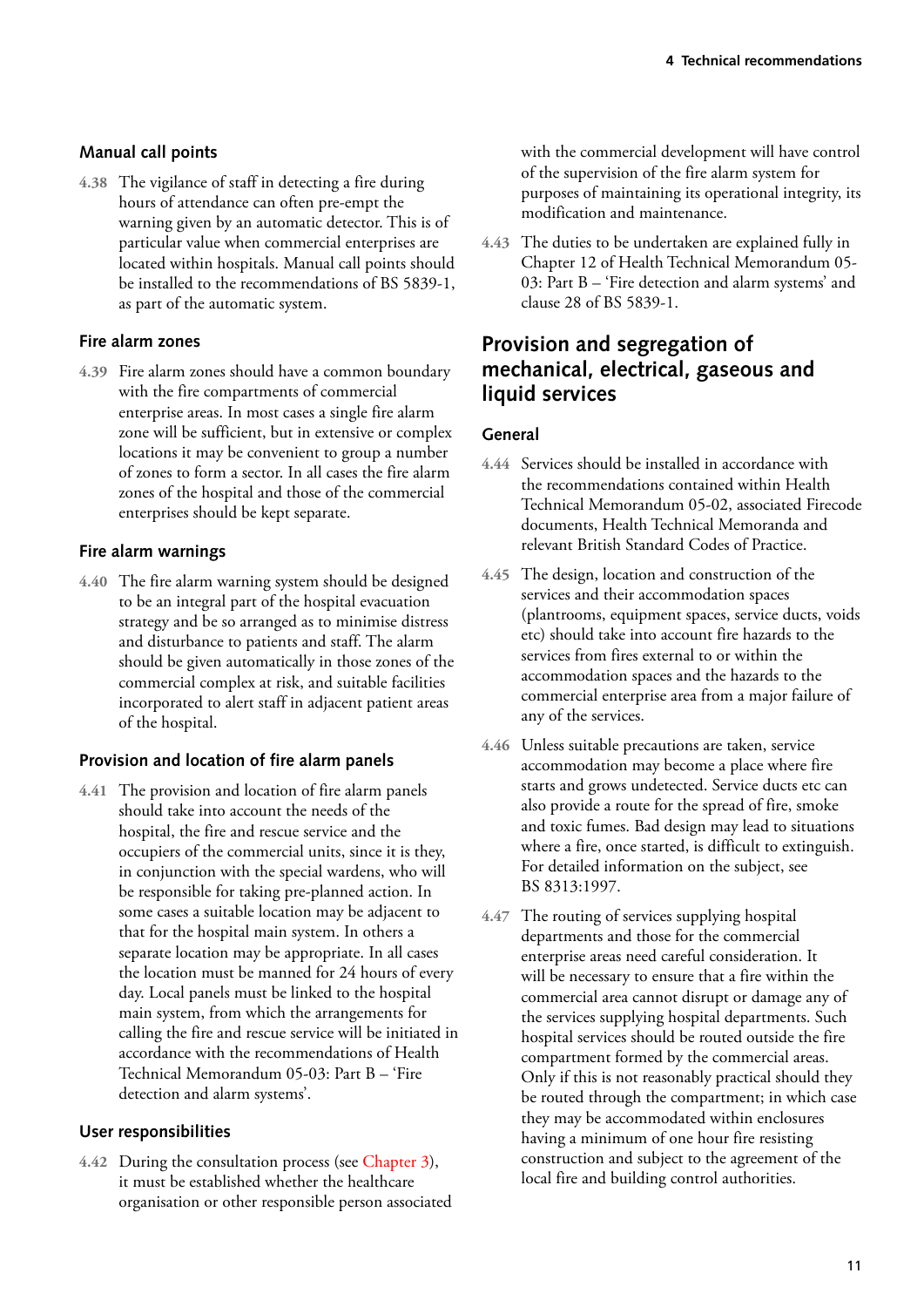- <span id="page-18-0"></span>**4.48** Conversely it should not be possible for fire in the services supplying the commercial enterprise fire compartment to disrupt or damage any hospital accommodation. Similar routing or protection arrangements to those described above should be applied here also.
- **4.49** Drawings should be prepared, preferably to a scale of 1:50, showing the location and runs of services, including those for fire detection and alarms, with the location of associated main controls, isolating valves, electrical switchgear etc, and the location of first-aid and fixed fire-fighting equipment being clearly represented. Symbols should be in accordance with the BS document relevant to the particular service. Such drawings should form an essential part of the information exchanged or referred to i[n paragraphs 3.12–3.15 o](#page-12-0)f this Health Technical Memorandum.

### **Mechanical services**

- **4.50** The chief concern here is with ventilation and airconditioning systems. To meet the requirements of Health Technical Memorandum 05-02, the ventilation systems for patient areas of the hospital and those for the commercial enterprise area should not be derived from a common source. The routing and protection of ductwork systems serving the hospital and the commercial area should be so arranged that it is not possible for the results of fire within the ductwork systems (or from break-in of fire into the ductwork systems) to cause fire to spread into the adjoining patient area or commercial accommodation.
- **4.51** Guidance on the fire problems of ventilation systems and the techniques for overcoming them are dealt with in BS 5588-9:1999.

#### **Electrical services**

- **4.52** All electrical installations should comply with Health Technical Memorandum 06-01 – 'Electrical services supply and distribution', BS 7671:2001 and Health Technical Memorandum 05-02.
- **4.53** Electrical distribution circuits should be so arranged that faults and electrical disturbances and circuit re-arrangements occurring on circuits supplying the commercial enterprise area do not affect the reliability or availability of the essential services to the adjacent hospital departments.
- **4.54** The degree of support given by the hospital's standby generator on failure of the normal supply

will be a matter for local agreement, except that supplies necessary for emergency services within the commercial enterprise area should be considered in consultation with the local fire and rescue authority. Useful references dealing with emergency and standby lighting are CIBSE's 'Lighting Guide LG2: Hospitals and health care buildings' and LG12: 'Emergency lighting design guide', and BS 5266-1.

#### **Gaseous services**

- **4.55 Piped medical cases (PMG) as dealt with in Health Technical Memorandum 02-01 – 'Medical gas pipeline systems' must not appear within a commercial enterprise area.** Where a commercial project is to be established along the route of an existing PMG pipe run, the run must be diverted so as to exclude it from the commercial area.
- **4.56** Where pipes conveying flammable gases such as town, natural and LPG are required for the commercial enterprises, they should be routed so that they avoid hospital patient areas. The precautions necessary when flammable gases are run in service ducts are dealt with in BS 8313: 1997.

#### **Liquid services**

**4.57** Any pipes conveying flammable, oxidising, toxic or corrosive refrigerants for the commercial enterprises should be routed within the commercial area only. Those in service ducts should be dealt with in accordance with the requirements of BS 8313: 1997.

## **Sprinklers for commercial enterprise areas**

#### **General considerations**

- **4.58** In general, a suitable sprinkler system forming an integrated part of the fire safety precautions should be installed in commercial enterprises.
- **4.59** It is not possible in this Health Technical Memorandum to make detailed recommendations about the design of sprinklers for protecting commercial enterprise areas. Those responsible for setting the fire safety precautions will need to assess the risks associated with the introduction of such areas in conjunction with the local fire and rescue authority. Points to consider should include the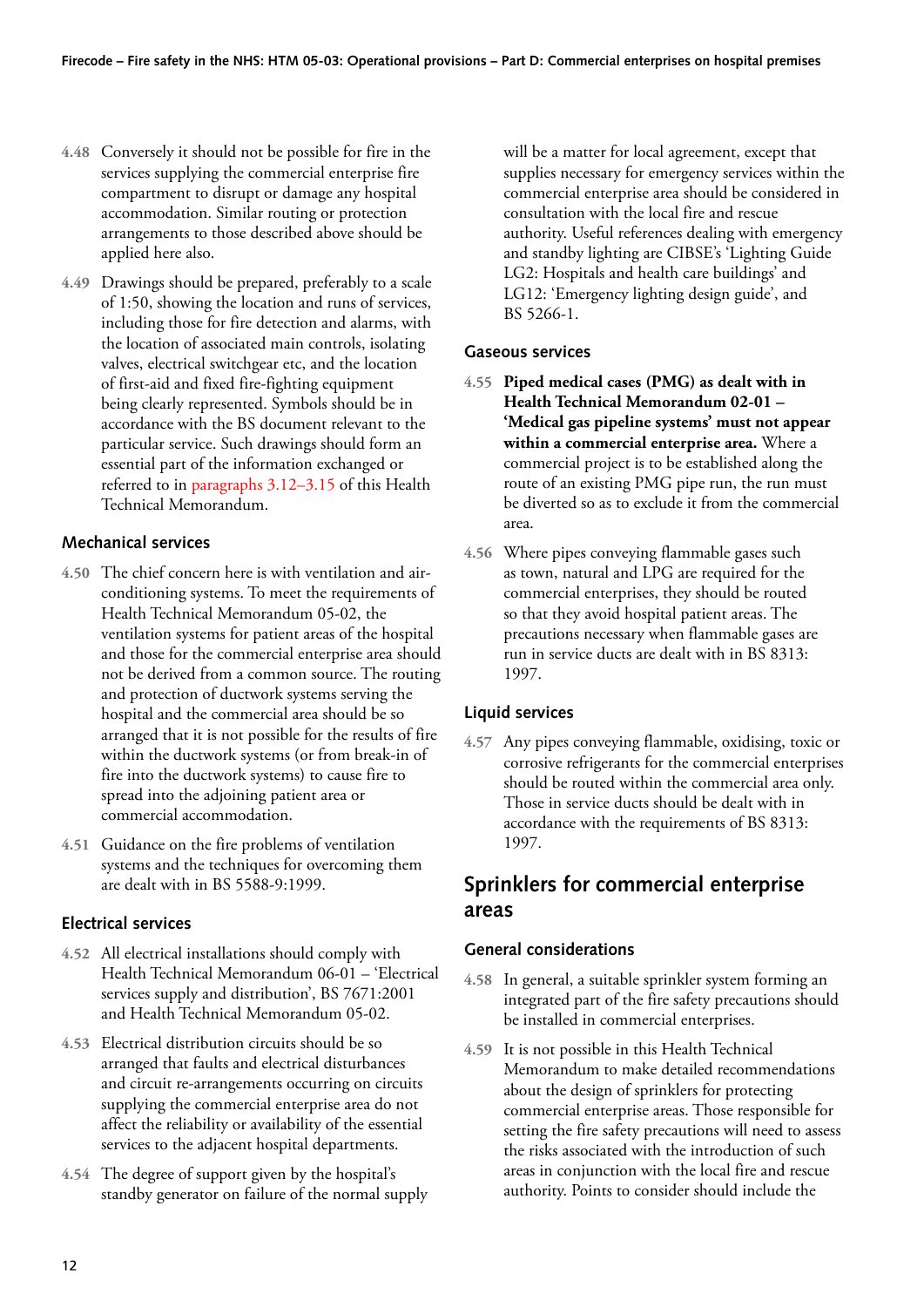<span id="page-19-0"></span>configuration of the project, the functions of constituent units and their fire loading.

#### **Classification of occupancies for fire hazards**

- **4.60** Most areas of hospitals may be classified as having Light Hazard potential – as defined in BS 5306-2. Commercial enterprise areas will generally require a higher classification of hazard.
- **4.61** Classification is a skilled operation. It affects the choice of sprinkler installation and its operating parameters such that its type, size and design is appropriate to the classified level of hazard.

#### **Rapid response sprinklers for life protection**

- **4.62** Sprinkler systems are being used increasingly to protect life. This is in addition to their more familiar role of protecting enclosed commercial shopping complexes, which have similiarities with some of the commercial enterprise areas now proposed for hospitals. The use of automatic sprinkler systems would help to prevent the spread of fire, smoke and toxic elements to adjacent patient areas and escape routes of the hospital.
- **4.63** Useful guidance on protecting shopping complexes may be obtained by reference to BS 5588-10. The design and installation of sprinkler systems, including the particular requirements for protecting life, are dealt with in BS 5306-2.
- **4.64** The importance attached to protecting life within hospital premises may mean that a significant number of commercial enterprise areas will need to be provided with fast response wet pipe sprinkler systems.
- **4.65 The components which form a sprinkler system should be in accordance with the relevant standards and type approved to achieve the required reliability of performance and durability. Sprinkler systems should be maintained to ensure reliable operation when required.**

#### **Planning considerations and consultation**

- **4.66** The following guidance is relevant to the procedures recommended a[t paragraphs 3.11–3.13.](#page-12-0)
- **4.67** Where a sprinkler system is being considered for a commercial enterprise area within a new or existing hospital, early consultations should be arranged with:
	- a. the local fire and rescue authority;
- b. the water authority;
- c. other appropriate authorities;
- d. the insurers (where appropriate);
- e. representatives from the sprinkler installation industry.
- **4.68** At the outline planning stage, consideration should be given to any benefits that might be gained by changes to the design configuration and operational procedures proposed for the commercial enterprise area.
- **4.69** Account should also be taken of the possible adverse interaction between the sprinkler system and other fire protection measures and building services, particularly where they affect life safety. Examples are water spray and mist damage to automatic fire alarm systems and their detectors in adjacent areas of the hospital. Similar damage to the safe and reliable operation of nearby bedpassenger lifts, especially escape bed lifts, should also be considered.

## **Smoke control in commercial enterprise areas**

#### **General**

- **4.70** An uncontrolled fire in a single commercial unit could fully smokelog the whole commercial area in well under five minutes. Smoke and toxic gases could travel considerable distances both horizontally and vertically if left unchecked.
- **4.71** It is expected that most commercial enterprise areas established within hospitals will be contained within a single fire compartment. Compartmentation, the use of fire door assemblies incorporating adequate smoke control measures, effective fire stopping in service ducts, voids etc, will produce the simplest form of effective smoke control – see Health Technical Memorandum 05-02.
- **4.72** Where there may be the risk of hot smoky gases penetrating to patient areas, smoke control systems will be necessary. By their extraction techniques, such systems may also assist with the task of firefighting within the commercial area.
- **4.73** Generally, commercial enterprise areas in hospitals will be located in thoroughfares having restricted floor-to-ceiling heights. A successful smoke control scheme requires a minimum clearance between head height and the base of a contained smoke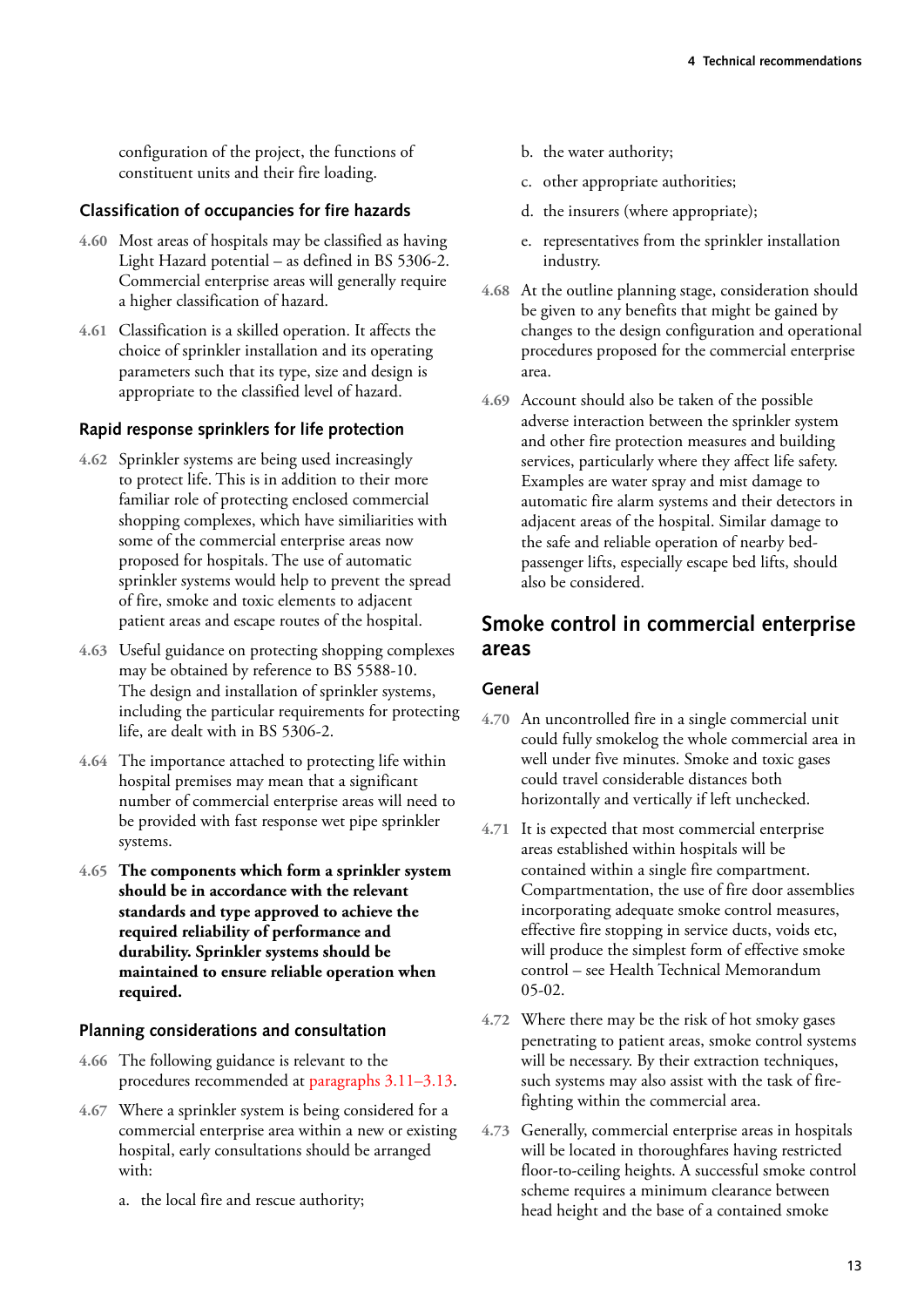<span id="page-20-0"></span>layer to allow persons to move about freely beneath it while smoke is being extracted. Since suitable clearance may not be available in many cases, alternative smoke control systems should be considered. It is unacceptable to allow hot smoky gases to penetrate any area used by patients. Suitable alternative protection may be achieved, for example, by the installation of a smoke detector-actuated rapid response sprinkler system. A sprinkler installation will normally obviate the need for a smoke control scheme and present a better means for protecting life. It may be necessary to consider such a system where there is restricted headroom in a mall or in public common areas.

- **4.74** However, any commercial enterprise unit within the commercial enterprise area which has a floor area exceeding  $1000 \text{ m}^2$  should be fitted with its own smoke control and extract system independent of any other unit or hospital system (see also BS 5588-10).
- **4.75** It is not possible within the scope of this Health Technical Memorandum to deal with all the problems of designing a successful smoke control scheme. This will normally require the services of a specialist, who should undertake an investigation in consultation with the local fire and building control authorities.

### **Other factors for consideration**

- **4.76** As the smoke control system is primarily designed to protect life, any mechanically-powered devices must be actuated via the automatic fire detection and alarm system at the first detection of smoke. Fusible links are generally slow in operation and should only be used as back-up features.
- **4.77** When a mechanically-powered smoke extract system is brought into operation, the normal ventilation system should cease to operate, otherwise the former system will not function correctly.
- **4.78** Extract fans should be adequately rated to deal with the temperatures expected from the hot smoky gases. Alternatively, steps should be taken to reduce the temperature of the gases before they reach the fans.
- **4.79** All electrical apparatus and supply cabling used in the smoke control systems should be suitably protected to withstand sustained operation.

## **Access and facilities for the fire service**

- **4.80** Where commercial enterprises are to be installed in new and existing hospitals, or sited such that the fire safety of the hospital may be affected, early consultation with the local fire and building control authorities is of prime importance. The scale and nature of the commercial enterprises, when taken in conjunction with the hospital premises, will determine the design requirements. The following facilities to assist the fire and rescue service need to be considered:
	- a. vehicular access for fire appliances;
	- b. access for fire-fighting personnel into buildings;
	- c. provision of fire mains within buildings;
	- d. adequate water supplies;
	- e. sprinkler (or other water extinguishing system) stop vaIves;
	- f. smoke extract control panels;
	- g. fire alarm panels.

## **Fire safety and hazard signs**

- **4.81** All fire safety and hazard signs and notices should accord with the Department of Health's 'Wayfinding'.
- **4.82** Fire safety signs and notices should be prominently displayed and highly visible; they must not be allowed to become camouflaged by commercial enterprise signs of an eye-catching or otherwise distractive character.

## **Emergency lighting**

**4.83** This should be installed within commercial enterprises in accordance with BS 5266-1.

## **Construction**

- **4.84** Standards of fire resistance, compartmentation etc are to accord with Approved Document B.
- **4.85** Solid non-combustible construction is recommended for compartmentation. Where this is not possible (for example in older existing hospitals), discussion should take place with the local fire and building control authorities to see if other fire safety compensatory features can be incorporated.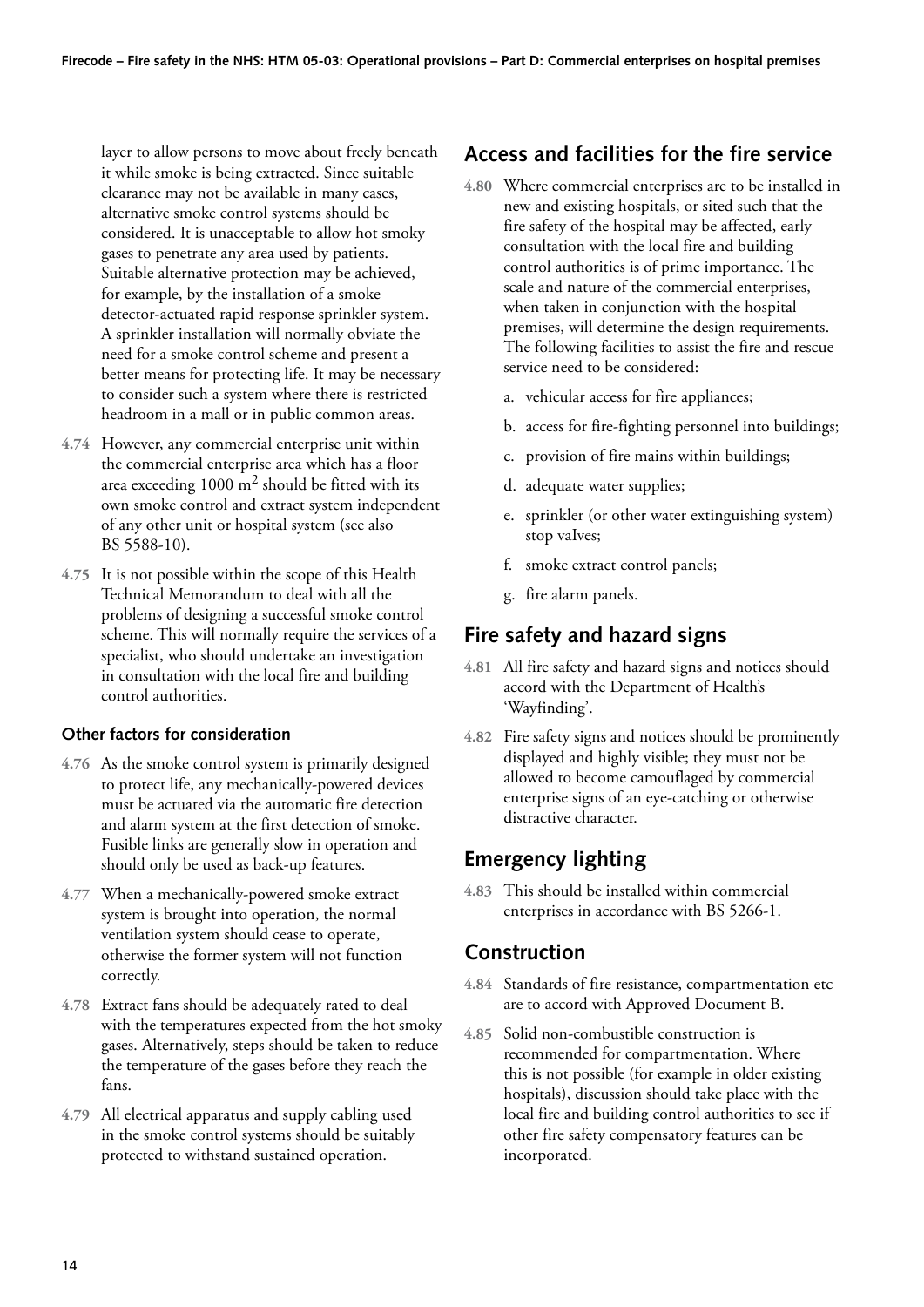## <span id="page-21-0"></span>**Catering enterprises**

**4.86** If commercial enterprise areas include catering establishments approaching the level of fire risk/fire load applicable to main kitchens of hospitals, appropriate fire safety provision should be ensured, including automatic fire suppression.

## **Fire-fighting equipment**

**4.87** Places of work generally (shops etc) will require means for fighting fire under the provisions of the Regulatory Reform (Fire Safety) Order 2005. The advice of the local fire and rescue authority should be sought to determine the number, type and location of this equipment.

## **Commercial enterprise goods**

- **4.88** The following must be controlled to reduce fire hazards in and about hospital premises:
	- a. safe delivery and removal of goods;
	- b. safe storage of goods within the confines of commercial enterprise areas;
	- c. maintenance of all vehicular access routes for fire appliances at all times;
	- d. maintenance of clear means of escape routes at all times;
	- e. adequate and safe provisions for the storage and removal of waste.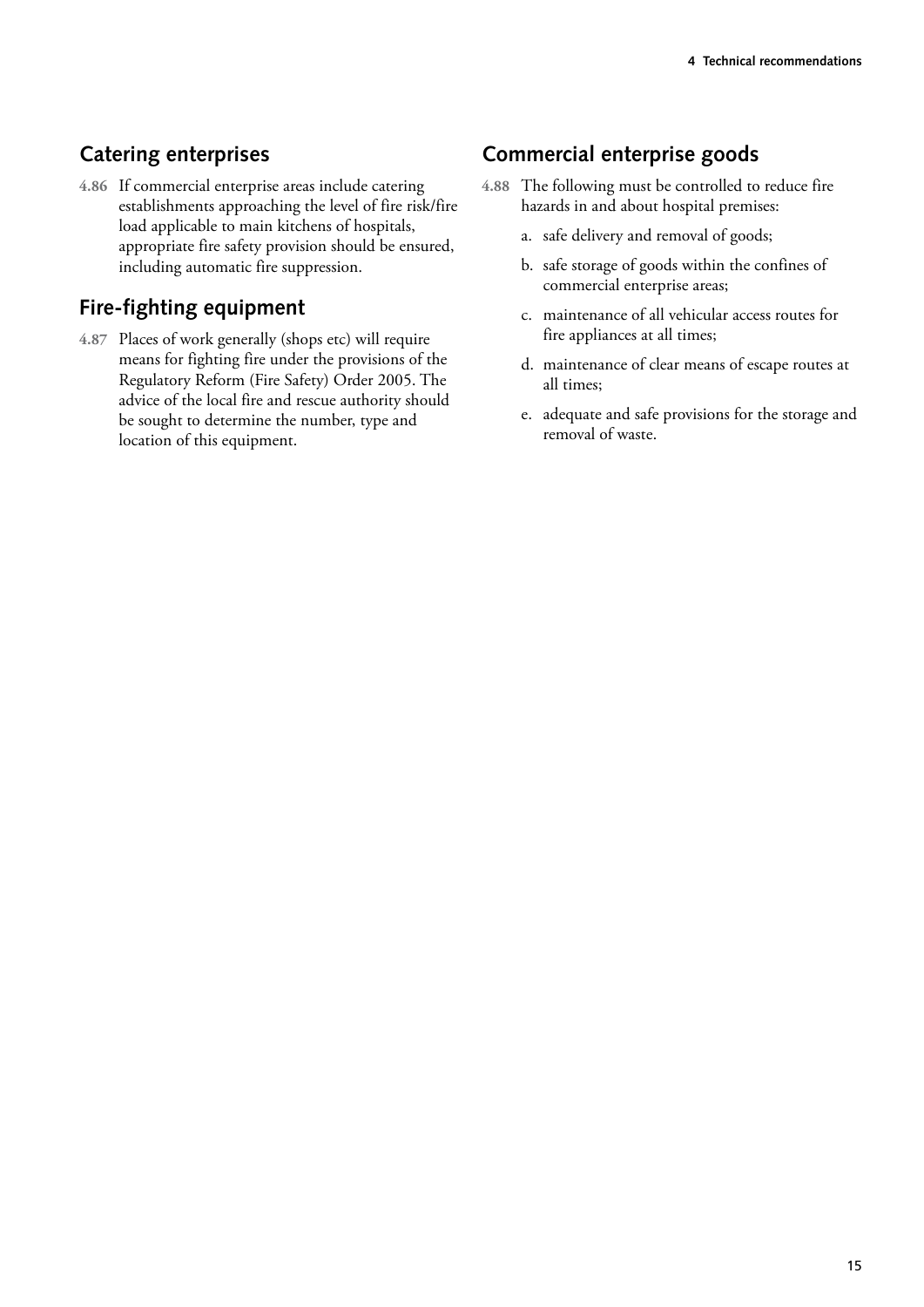# <span id="page-22-0"></span>**Appendix 1**

## **The Building Regulations 2000**

#### **Control**

**1.**  The Building Regulations 2000 control the erection of a new building, the extension of a building and the material alteration of a building. This Appendix describes how fire safety is controlled by the Building Regulations. Since fire safety is also controlled by the Regulatory Reform (Fire Safety) Order 2005, there is some overlapping of control between these two statutes, and this aspect is also outlined.

#### **Purpose groups and uses**

- **2.**  In many hospitals there may be a complex mix of uses (called "purpose groups" in the Building Regulations). It is therefore necessary to consider the possible risk that one part of a complex may have in another, and special measures to reduce this risk may be necessary. In respect of commercial enterprises, these special measures may include such items as smoke control and additional fire detection, alarm and extinguishing systems beyond those normally provided on hospital premises.
- **3.**  In general, it is considered that commercial enterprises forming part of a hospital constitute a different purpose group within that building and as such must be (in Building Regulation terms) "compartmented" from, or formed into a "separated part" from, the hospital.

### **Variety of commercial enterprise installations**

- **4.**  When applying Building Regulations, there are various conditions which can arise, and the combined effect of Building Regulation/Regulatory Reform (Fire Safety) Order 2005 fire requirements can vary accordingly.
- **5.**  Some examples of the conditions in respect of commercial enterprises are:
	- a. installation as compartment(s) within an existing hospital;
- b. installation as compartment(s) within a new hospital;
- c. installation in a new separate building purposebuilt solely for commercial enterprise use;
- d. installation in an existing separate building altered and adapted solely for commercial enterprise use;
- e. installation as a "separated part" of either a new or an existing hospital, possibly in the form of an extension.

#### **Application of Building Regulations/Regulatory Reform (Fire Safety) Order 2005**

- **6.**  PART B of Schedule 1 of the Building Regulations covers fire safety:
	- B1 Means of escape in case of fire
	- B2 Internal fire spread (linings)
	- B3 Internal fire spread (structure)
	- B4 External fire spread
	- B5 Access and facilities for the fire service

#### *Means of escape in case of fire*

**7.**  Building Regulations control means of escape, including a "shop and commercial" purpose group which is defined in Approved Document B. When new shops have been designed and constructed in accordance with the Regulations concerning means of escape from fire (and no material alterations have taken place), it is likely that the duty under the Regulatory Reform (Fire Safety) Order 2005 concerning means of escape from fire will also be met, provided the standard required by the Order is being maintained effectively. Such new shops become subject to the Regulatory Reform (Fire Safety) Order 2005 when they are first occupied – see paragraph 4.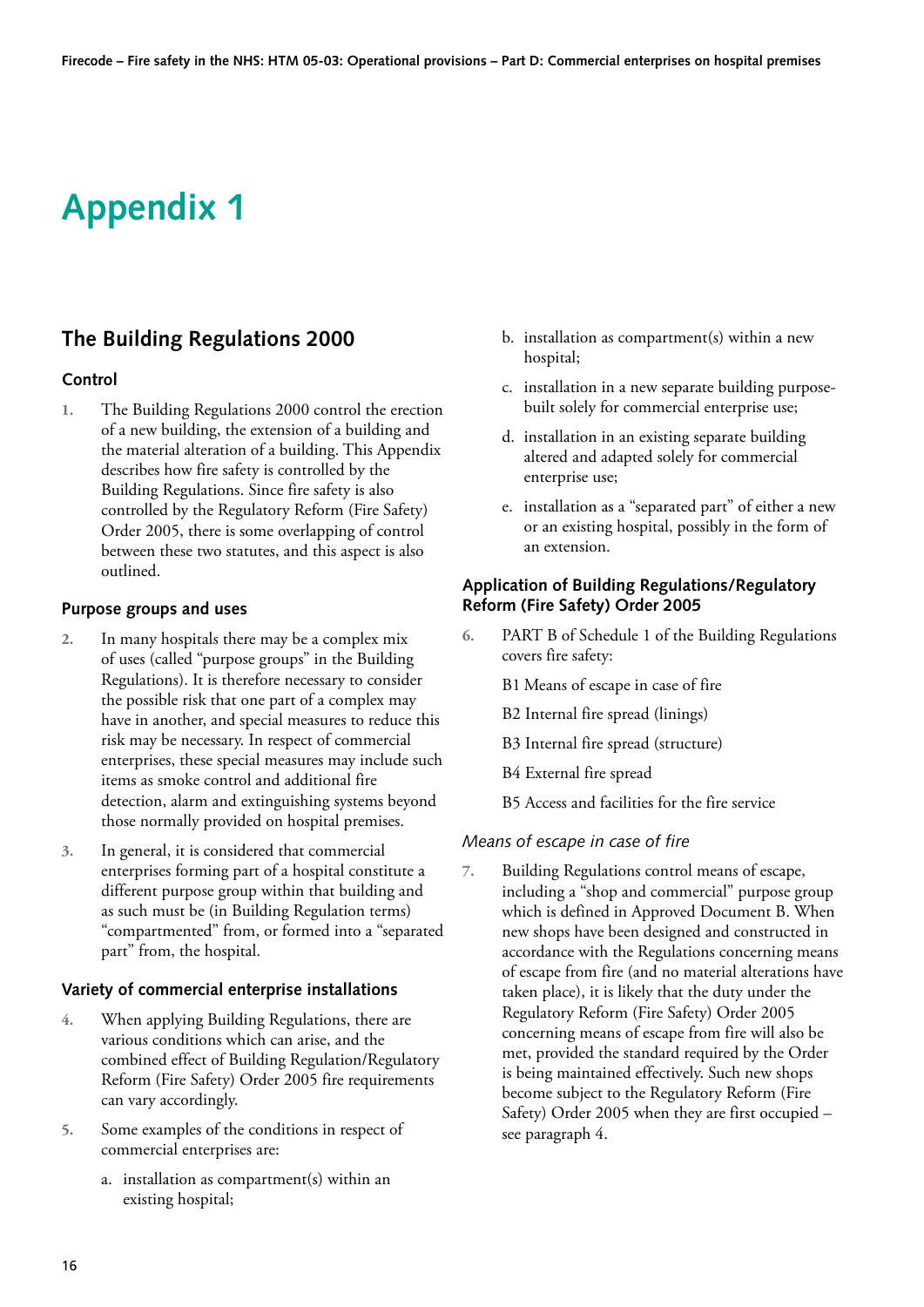### *Material alteration*

**8.** The Regulations define the "material alteration" of a building. In each particular case, local authority building control should be consulted on whether they consider the installation of commercial enterprises into the existing hospital building comes within the definition.

### *Approved Document B*

**9.** Part B of Schedule 1 of the Regulations must be followed for the erection of a new building, the extension of a building and the material alteration of a building. The Department for Communities and Local Government has issued guidance for complying with Part B in the form of Approved Document B – 'Fire Safety'.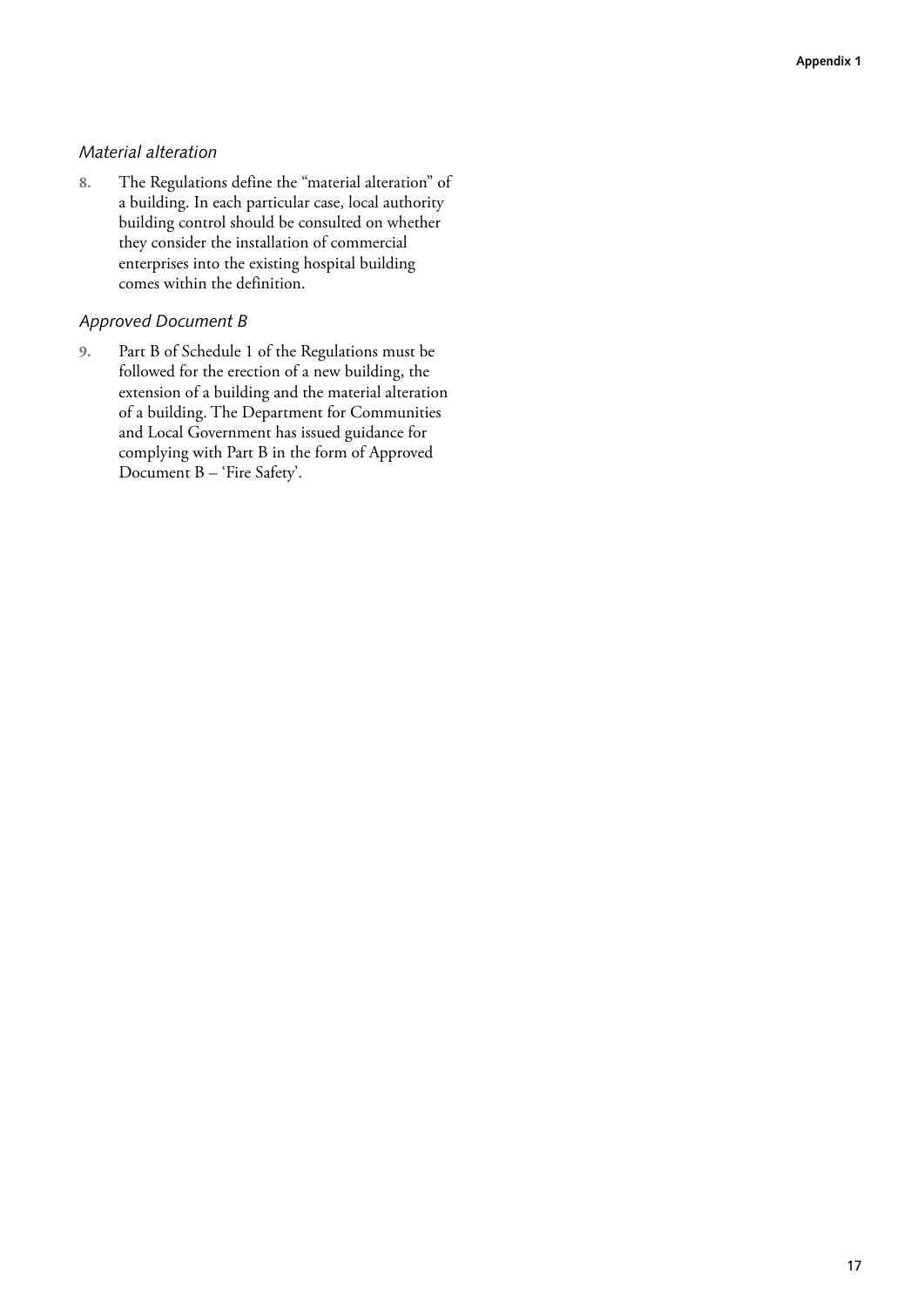# <span id="page-24-0"></span>**Appendix 2**

## **Checklist of technical fire precautions design factors to be considered when establishing commercial enterprises on hospital premises**

This checklist is not exhaustive – it is intended as an aidememoire.

- 1. Assessment/classification of fire risks/loads of commercial units.
- 2. Separation of life and fire risks, both vertically and horizontally in relation to healthcare accommodation.
- 3. Means of escape in case of fire.
- 4. Access and facilities for the fire service.
- 5. Routing and protection of building services.
- 6. Fire-resisting construction, including all perforations thereto.
- 7. Fire properties of materials.
- 8. Automatic fire alarm and detection.
- 9. Water or other extinguishing systems.
- 10. Smoke control systems.
- 11. Fire safety and hazard signs.
- 12. Emergency lighting.
- 13. Fire-fighting equipment.
- 14. Storage and removal of waste.